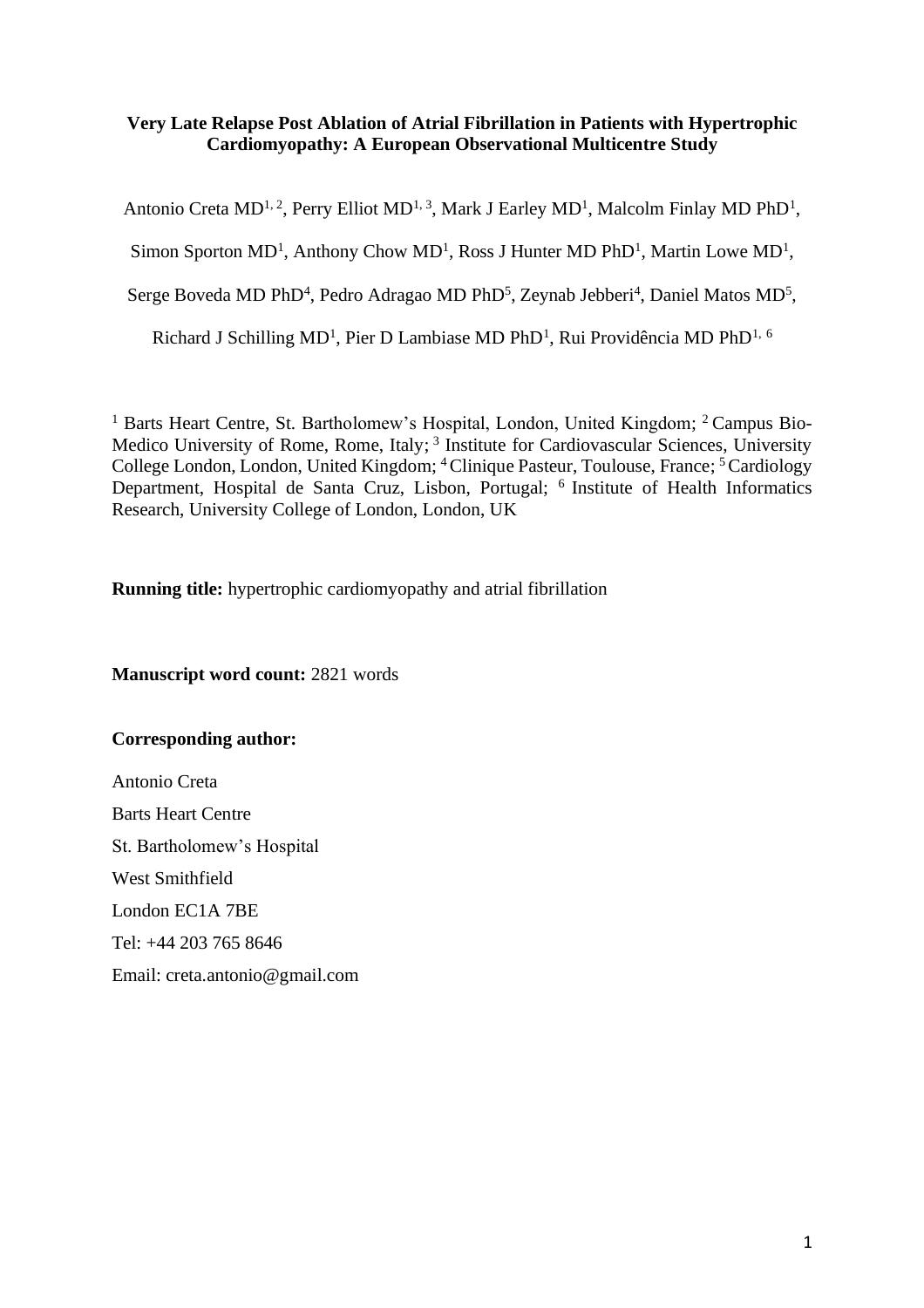## **Abstract**

**Introduction:** Atrial fibrillation (AF) is common in hypertrophic cardiomyopathy (HCM). Data on the mid-term efficacy of catheter ablation of AF in HCM patients are sparse.

**Methods:** Observational multicentre study in 137 HCM patients (mean age 55.0±13.4, 29.1% female; 225 ablation procedures). We investigated: (i) the efficacy of catheter ablation for AF beyond the initial 12 months; (ii) the available risk scores, stratification schemes and genotype as potential predictors of arrhythmia relapse, and (iii) the impact of cryoballoon vs. radiofrequency in procedural outcomes.

**Results:** Recurrences after the initial 12-month period post ablation were frequent, and 24 months after the index procedure, nearly all patients with persistent AF had relapsed, and only 40% of those with paroxysmal AF remained free from arrhythmia recurrence. The APPLE score demonstrated some, albeit low, discriminative capacity for AF relapse post-ablation (cstatistic 0.60, 95%CI 0.49-0.71;  $p=0.004$ ), while the risk stratification schemes for sudden death did not. On multivariate analysis, LA diameter and LV apical aneurysm were independent predictors of recurrence. Despite the small size of the genotyped sample, arrhythmia-free survival was lower in genotype-negative and in those with either MYH7 or MYBPC3 mutations (log-rank p=0.10). Outcome for cryoballoon and radiofrequency ablation was comparable.

**Conclusion:** Very late AF relapse post ablation appears to be common in the HCM patients, especially in those with persistent AF. LA size, LV apical aneurism, genotype and the APPLE score might contribute to identify subjects at higher risk of arrhythmia recurrence. Cryoballoon technique in the HCM population appears comparable to radiofrequency ablation.

**Key words**: hypertrophic cardiomyopathy; atrial fibrillation; catheter ablation; genes; cryoballoon.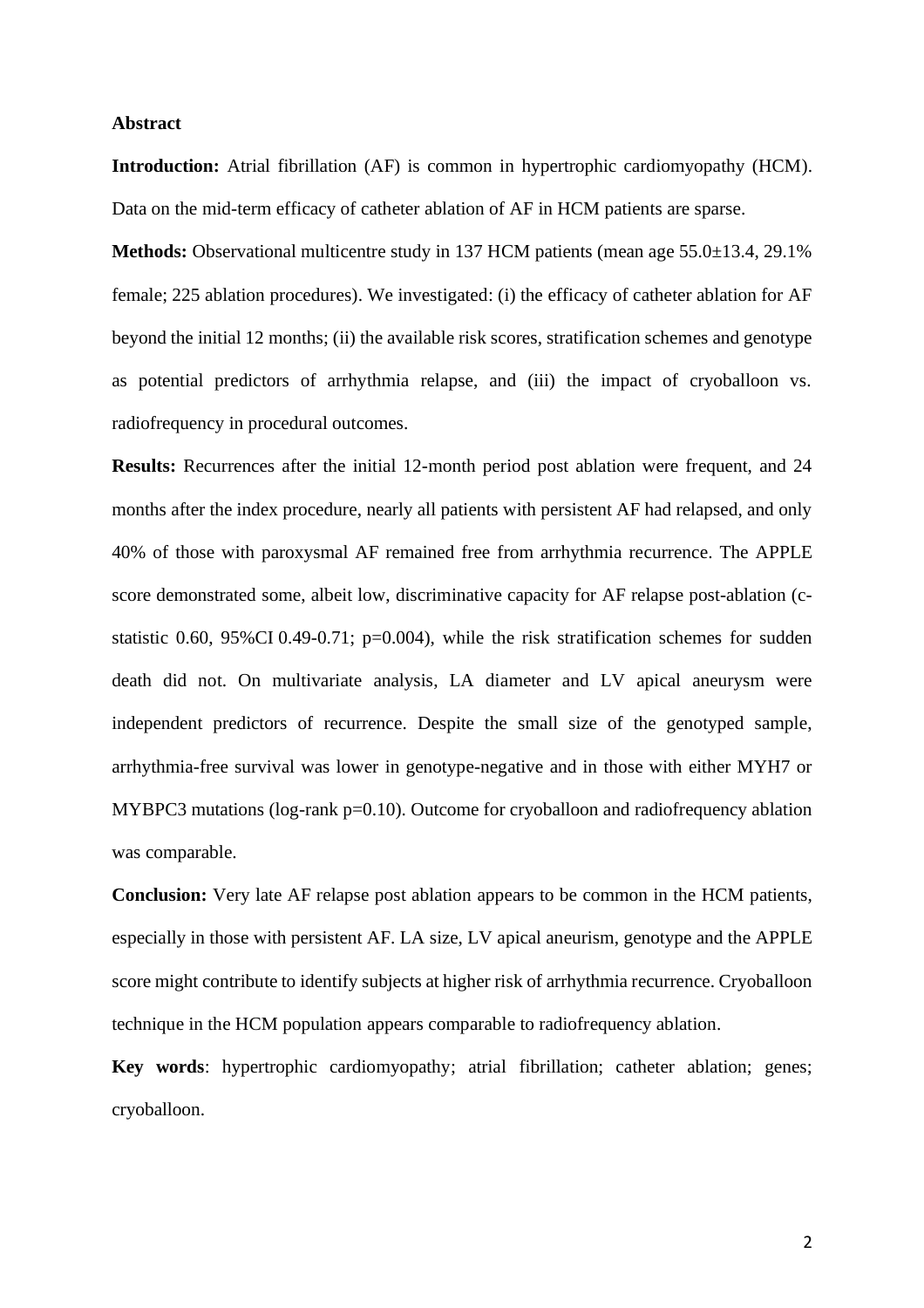## **Introduction**

Hypertrophic cardiomyopathy (HCM) is the most frequent monogenic cardiovascular disease and affects 1 out of every 500 individuals [1]. Atrial fibrillation (AF) is common in HCM patients, with an estimated prevalence of 22.5% [1]. AF is associated with adverse clinical outcomes and is usually poorly tolerated in the setting of HCM, often leading to heart failure symptoms and haemodynamic instability requiring prompt treatment with direct current cardioversion [1].

Catheter ablation is an established treatment for symptomatic drug-refractory AF [2]. The HRS/EHRA/ECAS/APHRS/SOLAECE expert consensus statement on catheter and surgical AF ablation suggests that similar indications can be used in selected HCM patients as in those without HCM [2]. However, data are sparse regarding patient selection in this setting, with studies based on small cohorts, with short follow-up duration, and presenting sometimes contradictory results [1-2].

Risk scores like the APPLE score have been developed to predict AF recurrences following catheter ablation [3] and have not yet been tested in the HCM population. Furthermore, risk stratification schemes are available for predicting which HCM patients are likely to develop sustained ventricular arrhythmias and should be offered primary prevention implantable cardioverter defibrillator (ICD) [4-5]. Whether these risk scores identify more severe atrial arrhythmia phenotypes which are less likely to respond to catheter ablation and can be used to select patients for ablation remains to be investigated.

Mutations in over 11 genes encoding proteins of the cardiac sarcomere are linked to HCM, with more than 1400 variants described [6]. Whether patient genotype associates with outcomes of AF ablation remains to be determined.

Cryoballon ablation has emerged as an effective alternative to radiofrequency ablation in AF patients [7], having a class of recommendation IIa, level of evidence B in the current guidelines

3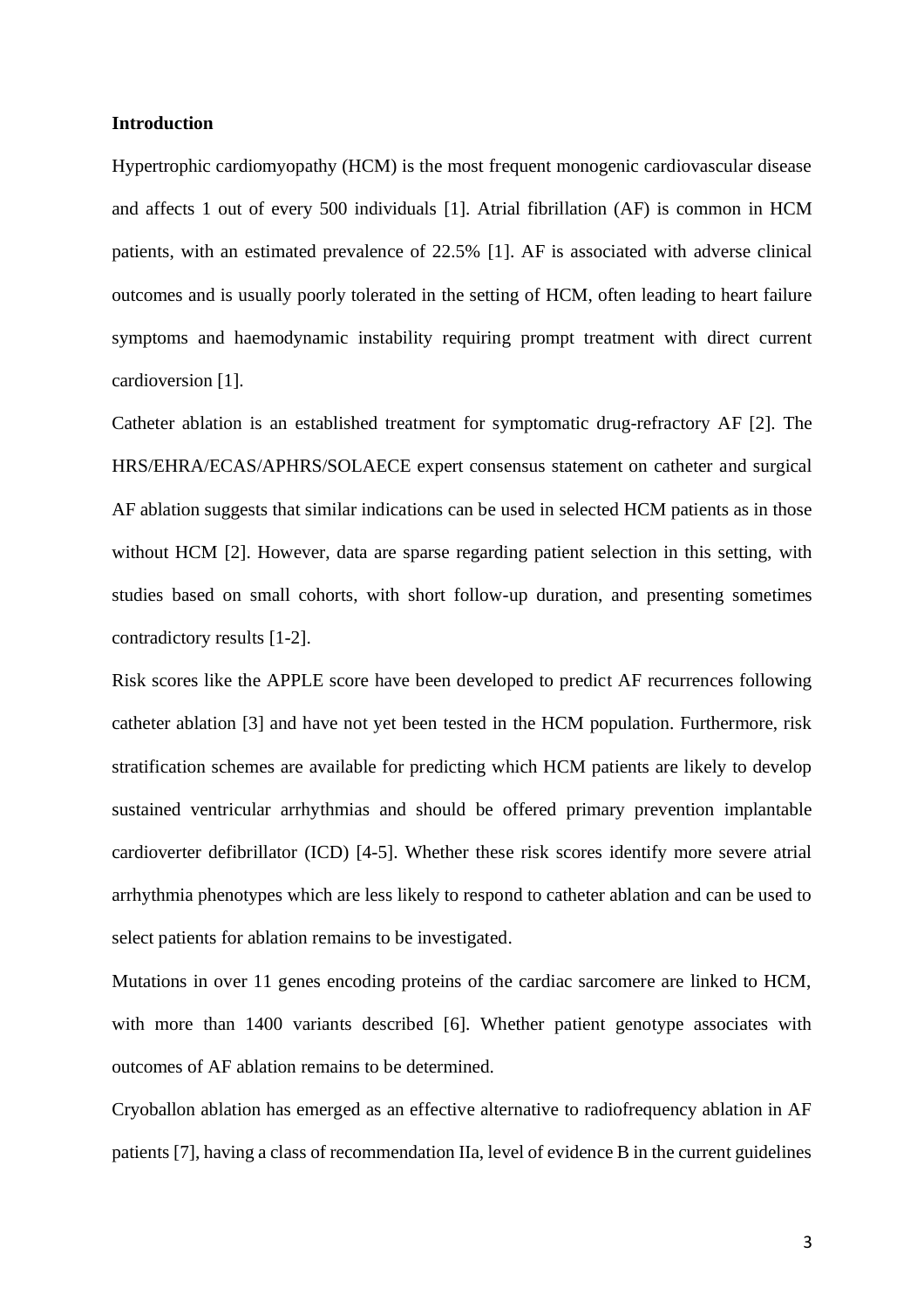of the European Society of Cardiology (ESC) for the management of AF [8]. Nonetheless, limited data are available on the use of the cryoballoon technique in the HCM population. The aim of this study was to investigate in a large cohort of HCM patients: (i) the mid-term efficacy of catheter ablation for AF; (ii) the available risk scores, stratification schemes and genotype as potential predictors of arrhythmia relapse post ablation, and (iii) the impact of cryoballoon vs. radiofrequency technique in the procedural outcomes.

## **Methods**

Non-randomised, observational study in 4 European centres. We included all patients aged over 18 with defined diagnosis of HCM undergoing a catheter ablation for AF between 2006 and 2019. According to the guidelines of the European Society of Cardiology [4], HCM was defined as a wall thickness  $\geq 15$  mm in one or more left ventricular myocardial segments (on either echocardiogram or cardiac magnetic resonance imaging) that is not explained solely by loading conditions. All patients provided written informed consent prior to the procedure. The study complied with the Declaration of Helsinki and the research protocol was approved by the local ethics or audit committees. Procedures were performed under sedation or general anaesthesia, according to each institution's protocol. Venous access was obtained via the femoral vein, with use of vascular ultrasound at operator's discretion. In the absence of patent foramen ovale, a single or dual transseptal puncture was performed under fluoroscopic guidance. Transesophageal echocardiography was used based on operator preference. Patients received intravenous heparin to maintain an activated clotting time of 300–350 seconds. Pulmonary vein isolation (PVI) was the main procedural endpoint, and was performed as a first step in all procedures. If the patient was in AF at the start of the procedure and the arrhythmia organized into an atrial tachycardia this was mapped and ablated. In patients undergoing cryoballoon ablation, if the patient remained in AF after isolation of all four pulmonary veins,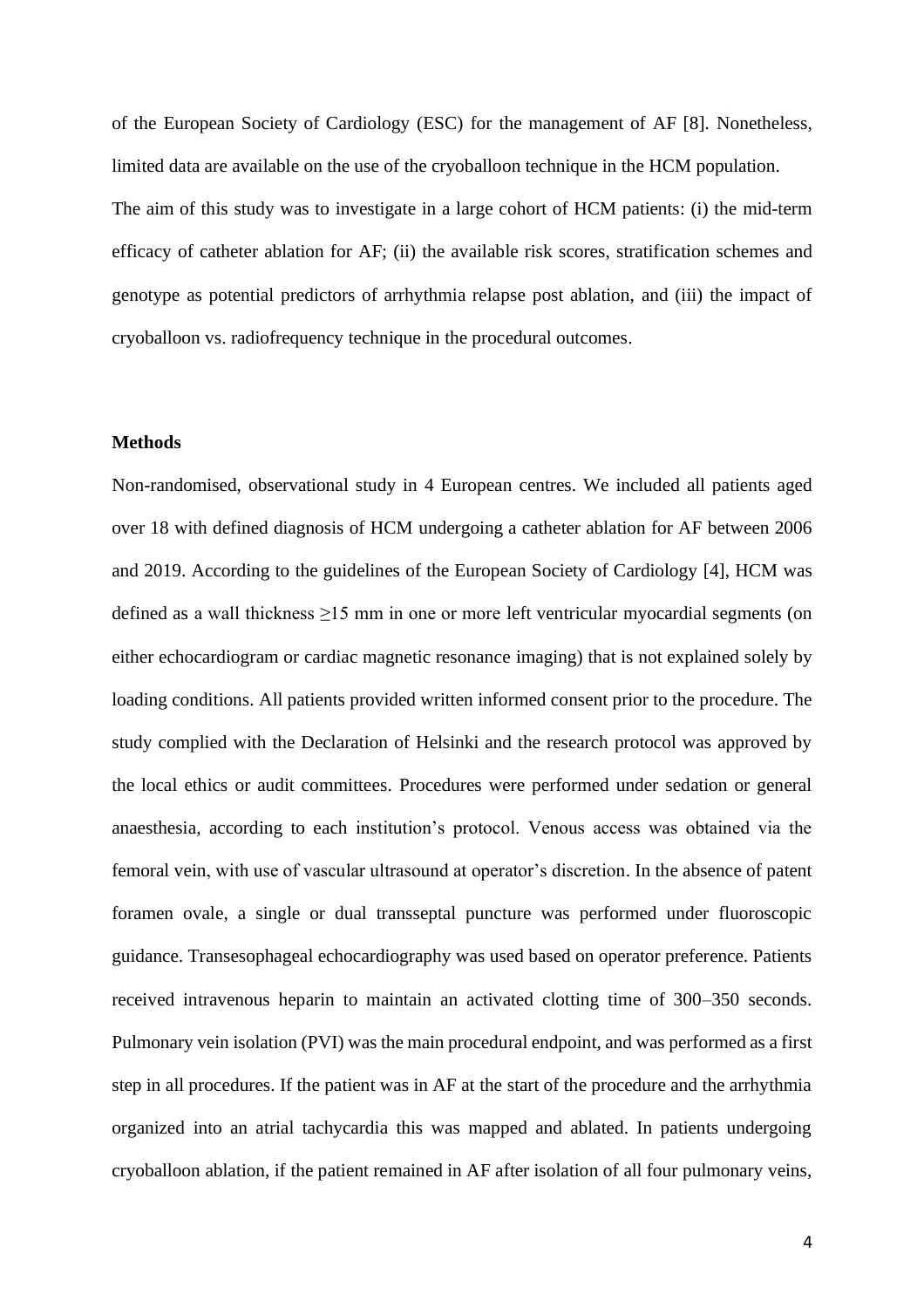direct-current cardioversion to sinus rhythm was performed and no further ablation undertaken. Patients were evaluated at 3 and 12 months after the procedure. Information collected during follow-up included a 12-lead electrocardiogram (ECG) and either a 24-hour ECG Holter monitoring or cardiac electronic implantable device interrogation at each visit. Additional visits and further testing were allowed in case of symptoms. The first 3 months post-procedure were considered blanking period. Recurrence was defined as any symptomatic or asymptomatic atrial arrhythmia lasting >30 seconds following the 3 months blanking period. Patients with relapse during the blanking period with no response to pharmacologic or electrical cardioversion were also classified as having a relapse. Very late relapse was defined as any recurrence occurring after 12 months post ablation.

The main efficacy endpoint was freedom from atrial arrhythmias following a blanking period of three months. AF or atrial tachycardia relapse during the initial 3-month blanking period was also documented. With regard to safety, the following complications were systematically recorded: vascular complications (if requiring intervention or prolongation of admission), thromboembolism (transient ischemic attack, stroke and/or systemic embolism during or in the first month after the procedure), phrenic nerve palsy, pericardial effusion (if causing haemodynamic instability and/or requiring pericardiocentesis or prolonged monitoring), oesophageal fistula, and procedure-related death. Other complications were reported at the discretion of the operator.

The risk of sudden cardiac death (SCD) was calculated for each patient using both the HCMrisk SCD score [4] and the stratification model proposed by the American College of Cardiology/American Heart Association (ACC/AHA) for selecting patients for primary prevention implantable cardioverter-defibrillator (ICD) [5].

The chi-square test was used for categorical and t-student test for comparison of means was used for comparison of continuous variables. Levene's test was used to check the homogeneity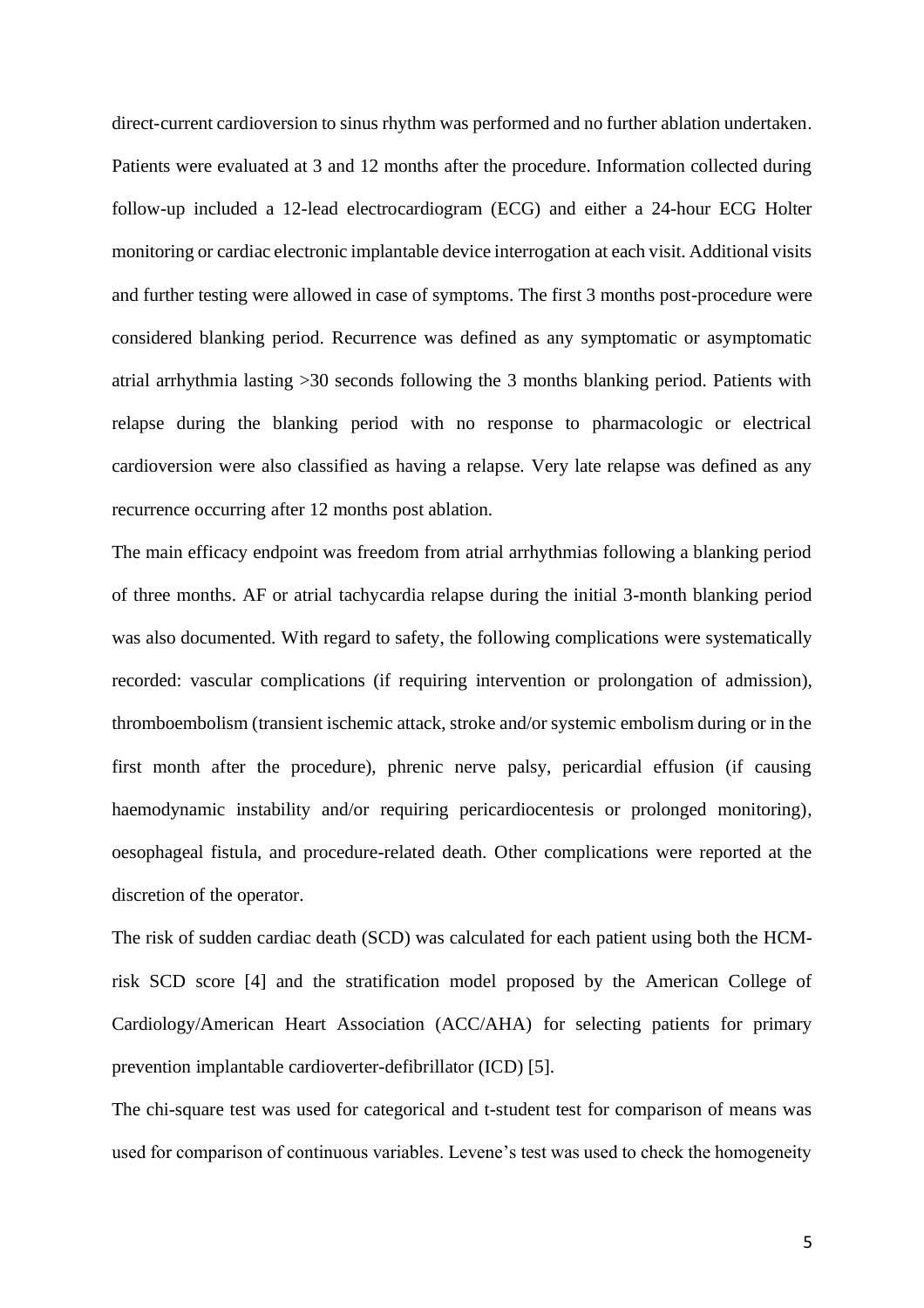of variance; equivalent non-parametric tests were used when Kolmogorov–Smirnov was in favour of the absence of normal distribution. Results with *P* < 0.05 were regarded as significant. Kaplan-Meier curves were traced for illustrating freedom from atrial arrhythmias, and the log rank P test was used for assessing existing differences. Independent predictors of sinus rhythm maintenance after ablation were assessed through Cox regression (Method: Forward Likelihood Ratio, Probability for Stepwise 0.05). Predictive value of clinical scores for sinus rhythm maintenance after ablation were assessed using ROC curves. PASW Statistics version 18.0 was used for descriptive and inferential statistical analysis.

## **Results**

One hundred thirty-seven patients (mean age 55.0±13.4, 29.1% female) underwent a total of 225 catheter ablations for AF  $(1.7\pm1.0$  per patient). Most patients had paroxysmal AF (57.5%) at baseline, and mean AF duration was 3.3±3.1 years. Mean left atrial diameter was 47±7mm. Maximal left ventricular wall thickness and left ventricular outflow tract gradient were 17±4mm and 14±24mmHg, respectively, and 46.7% of the sample had an ICD or other cardiac rhythm devices.

Based on the HCM-risk SCD score, the 5-year risk of SCD was <4% in more than half of the patients, between 4% and 6% in 16.6%, and >6% in 19.7%. According to the risk stratification model of the ACC/AHA, 41% had no indication for primary prevention ICD, 33.6% should have been considered for an ICD, 17.5% might have been considered, and 8% had a definite indication for an ICD. Baseline population characteristics are reported in Tables 1.

## *Procedural outcomes*

PVI was achieved at the end of the procedure in almost all the patients (97.8%). The cryoballoon technique was utilized in 33.6% of the patients for the first procedure. Freedom from atrial arrhythmia relapse at 12 months was 44.6% after a single procedure (63.3% for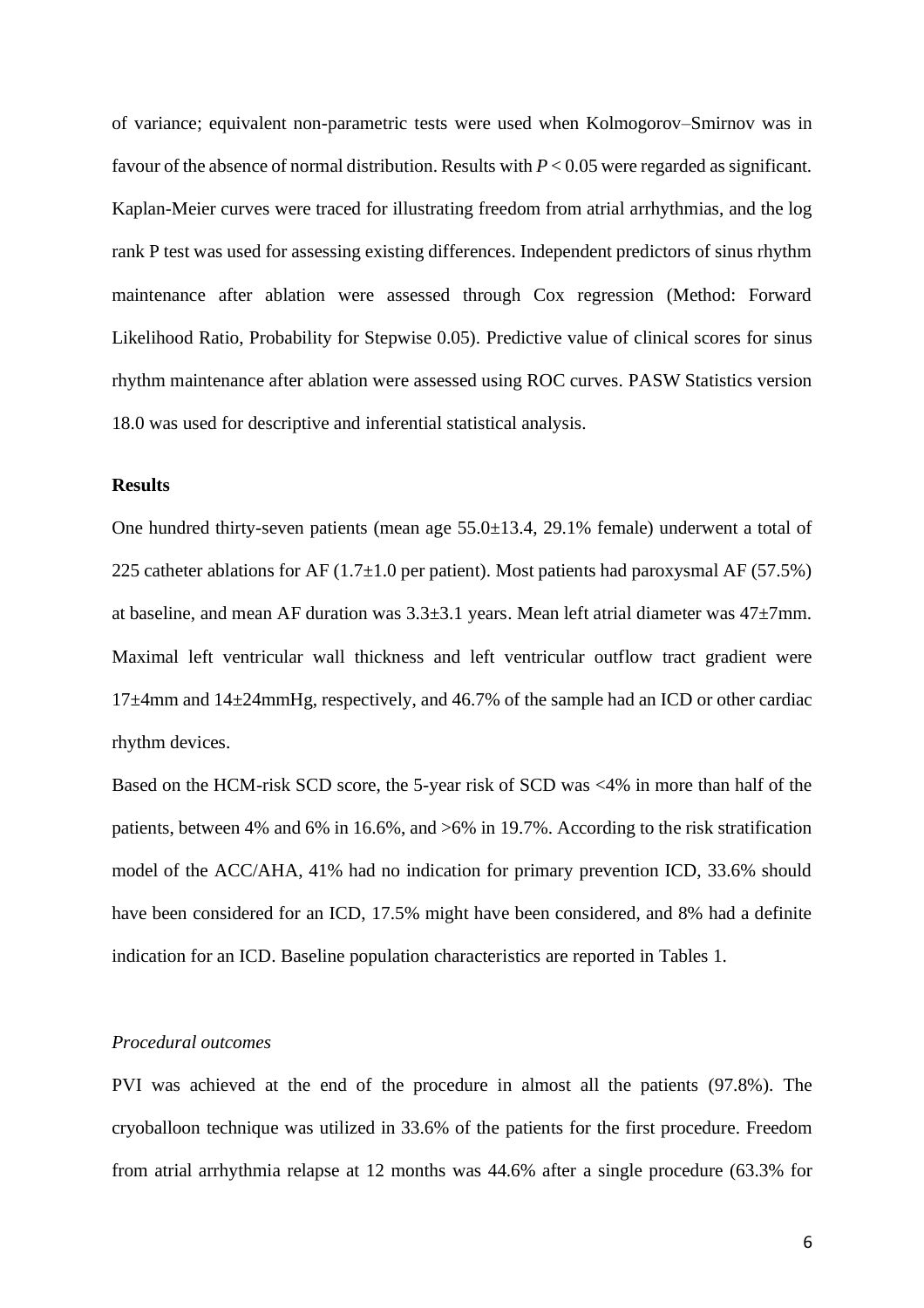paroxysmal AF vs. 17.1% for persistent AF) and 54.5% after multiple procedure (71.7% for paroxysmal vs. 29.3% for persistent AF).

Very-late relapses (i.e., following the initial 12-month period) were frequent, and at 24-months after the index procedure nearly all patients with persistent AF had relapsed, and only 40% of those with paroxysmal AF remained free from arrhythmia recurrence (Figure 1). Mid-term success rate of cryoballoon ablation was comparable to radiofrequency ablation in both patients with paroxysmal and persistent AF (log-rank p=0.132 and 0.408, respectively; S-Figure 1).

Assessment of independent predictors of AF or atrial arrhythmia relapse is illustrated in Table 3. On multivariate Cox regression, LA diameter and left ventricular apical aneurysm were independent predictors of relapse post ablation. Neither of the risk stratification schemes was identified as a predictor of procedural outcomes.

The rate of peri-procedural complications was 9.3% (Table 2). There was a significant reduction of the rate of complications over time (Figure 3;  $p=0.002$ ). There was no significant difference in the overall rate of complications between radiofrequency vs. cryoballoon ablation  $(4.4\% \text{ vs. } 6.7\%$ , respectively; p=0.58).

#### *Procedural outcomes in genotyped patients*

Among 51 patients undergoing genetic screening, gene mutations responsible for HCM were identified in 41 patients, and the remaining were genotype negative. As many as 18 patients had a mutation of the MYH7 gene, 15 of the MYBPC3, 4 of the TNNT2, 2 of the TPM1, 1 of the ACTC1, and 1 of the FHL1. On a Kaplan-Meier analysis of this small subset of patients, numerically lower arrhythmia-free survival was observed in genotype-negative patients and in those with either MYH7 or MYBPC3 mutations (log-rank p=0.10; Figure 3).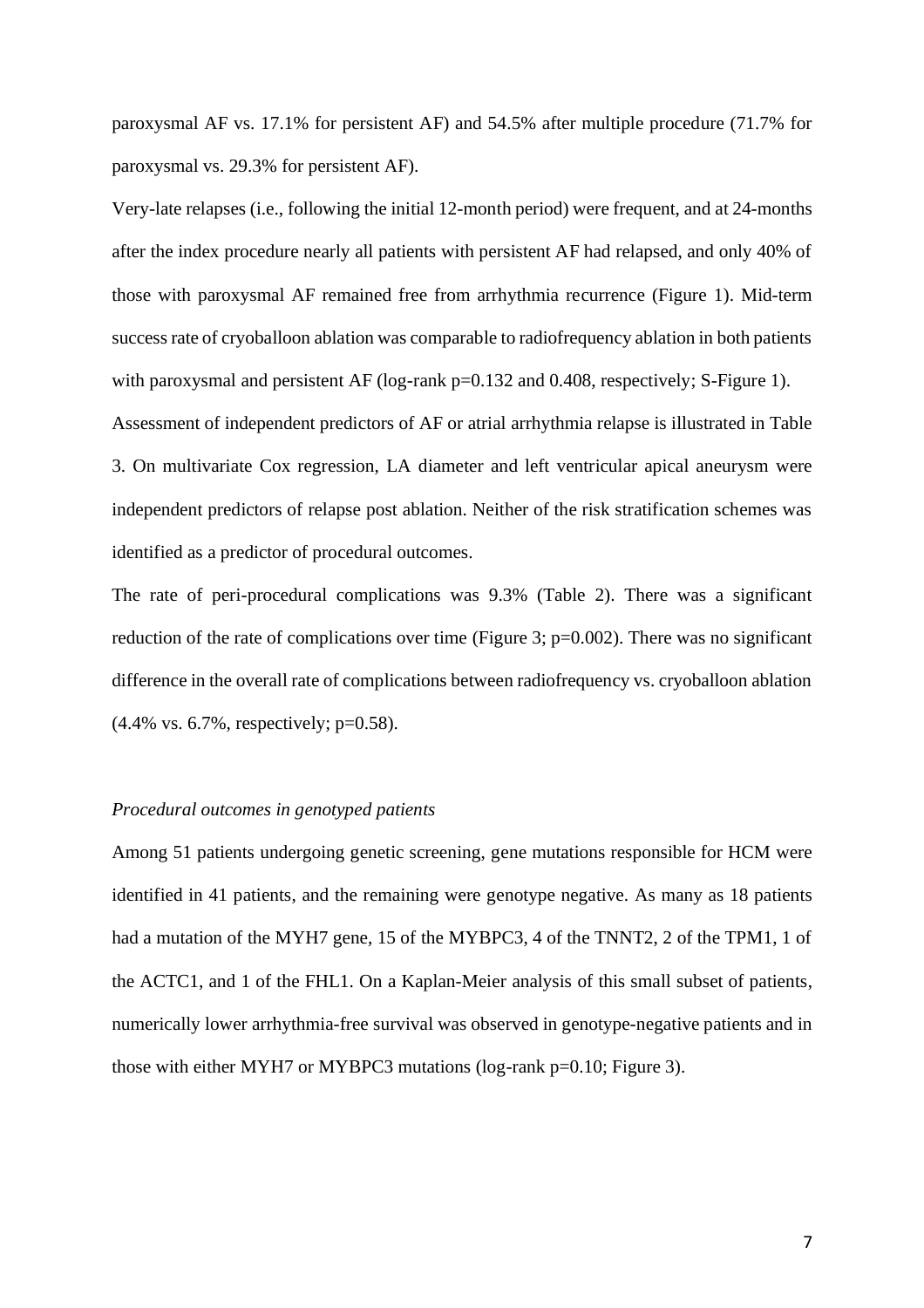#### *Predictive value of clinical scores for atrial arrhythmia relapses post-ablation*

The APPLE score demonstrated some, albeit low, discriminative capacity for predicting atrial arrhythmia relapses post ablation (c-statistic 0.60, 95%CI 0.49-0.71; p=0.004). The performance of HCM-risk SCD score, ACC/AHA risk stratification system, CHA2DS2VASc and HAS-BLED was poor (c-statistic 0.55, 95%CI 0.45-0.66, p=0.342; 0.50, 95%CI 0.39-0.60, p=0.964; 0.53, 95%CI 0.42-0.64, p=0.457; 0.48, 95%CI 0.36-0.59, p=0.648; respectively). These results are shown in Figure 4 and 5 and S-Table 1.

## **Discussion**

The main findings of this multicentre study are that mid-term success rate of catheter ablation for AF in HCM is much lower than what is reported for the general population, especially for patients with persistent AF. Relapses tend to be more frequent not only in the initial 12 months post ablation, but also longer term. Cryoballoon and radiofrequency technique performs comparably in HCM patients. The APPLE score can be used for predicting atrial arrhythmia recurrence, however its discriminative performance is only low. Clinical scores for SCD are not useful in predicting mid-term success rate, however left atrial diameter and left ventricular apical aneurism are independently associated with relapse. Furthermore, genotype-negative patients and those with mutation in MYH7 and MYBC3 gene tend to have a lower arrhythmiafree survival.

Previous small observational studies have evaluated the efficacy and safety of AF ablation in HCM, with conflicting results. A systematic review and meta-analysis from our group [1] showed that catheter ablation might be a valuable option in this setting, however risk of relapse was two-fold higher compared to the general population; in addition, a sensitivity analyses suggested that the outcome in HCM patients with smaller atria and paroxysmal AF might be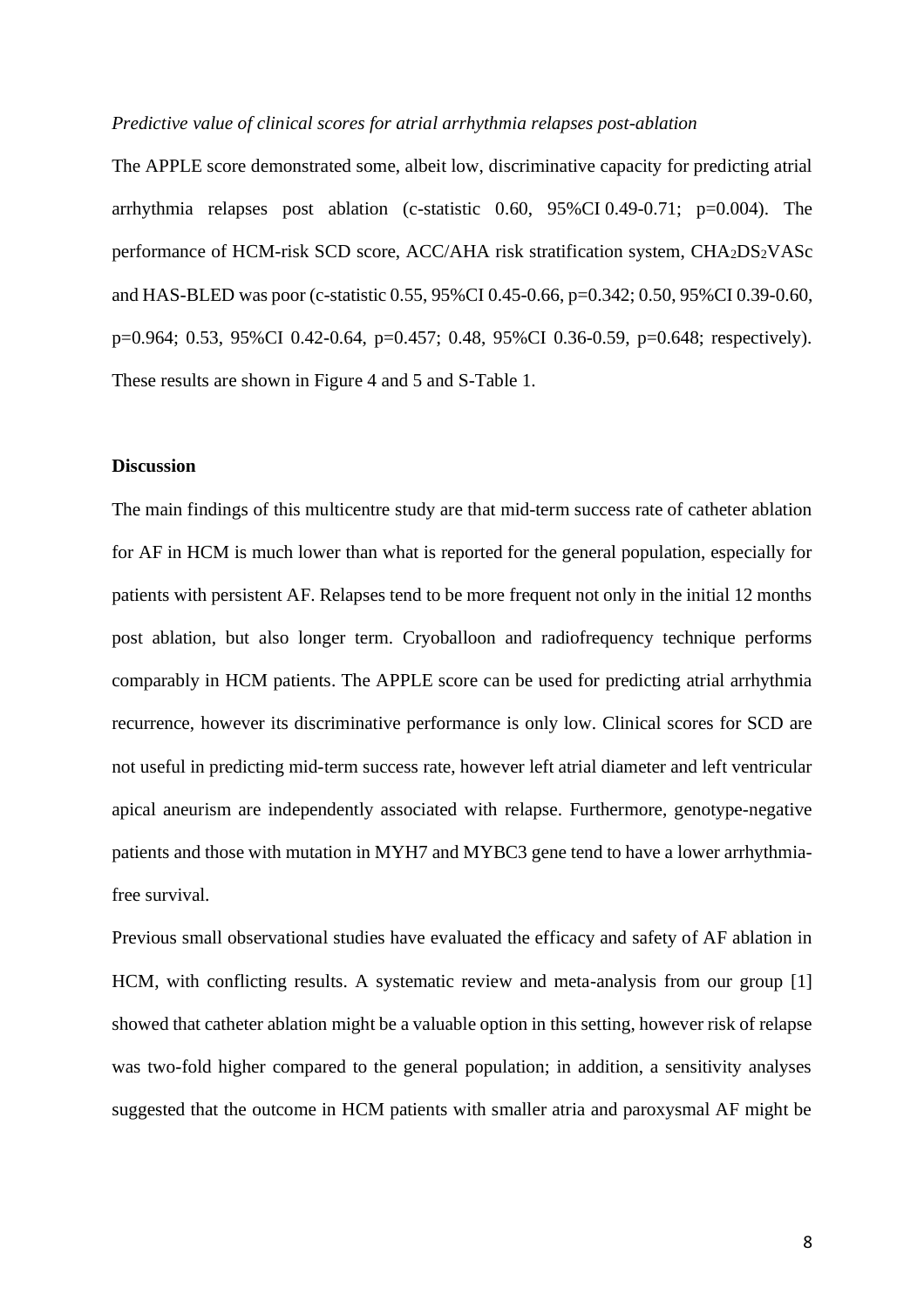more comparable to the general population. Notably, the largest cohort in that systematic review included only 61 participants and the median cohort size was only 27 patients.

To the best of our knowledge, our multicentre data constitute the largest cohort of HCM patients undergoing AF ablation. In keeping with previous evidence, the 12-month success rate of ablation for paroxysmal AF appears comparable to what is observed in the general population [9]. However, a significant proportion of patients required more than one procedure. On a multivariate analysis, paroxysmal AF was associated with a 63% lower rate of arrhythmia relapses.

Performance of catheter ablation for persistent AF was extremely poor, with a success rate after single or multiple procedures as low as 29.3% at the 12 months follow-up, and nearly all patients having relapsed before the end of the second year. Considering the non-negligible rate of complications, our findings rise some concerns about the role of ablation in this group of HCM patients.

It is conceivable that the relevant degree of atriopathy in HCM patients with persistent forms of AF significantly affects the success rate of the ablation. Indeed, the physio-patological connection between HCM and AF is complex and multifactorial. HCM is associated with diastolic disfunction, which results in an increase of the end diastolic left ventricular pressure and subsequently of the left atrial afterload. As a consequence, the left atrium undergoes a process of remodelling and dilatation with proarrhythmic implications. HCM patients have also a high prevalence of mitral regurgitation, which can promote a structural atrial remodelling [1]. Furthermore, atrial fibrosis is common in HCM [1, 10] and may play a key role of substrate for AF by promoting slow conduction and inter-atrial re-entry. Other possible mechanisms include abnormal calcium handling which could account for triggered activity, atrial ischemia due to microvascular dysfunction, and polymorphisms in the angiotensin receptor gene [1].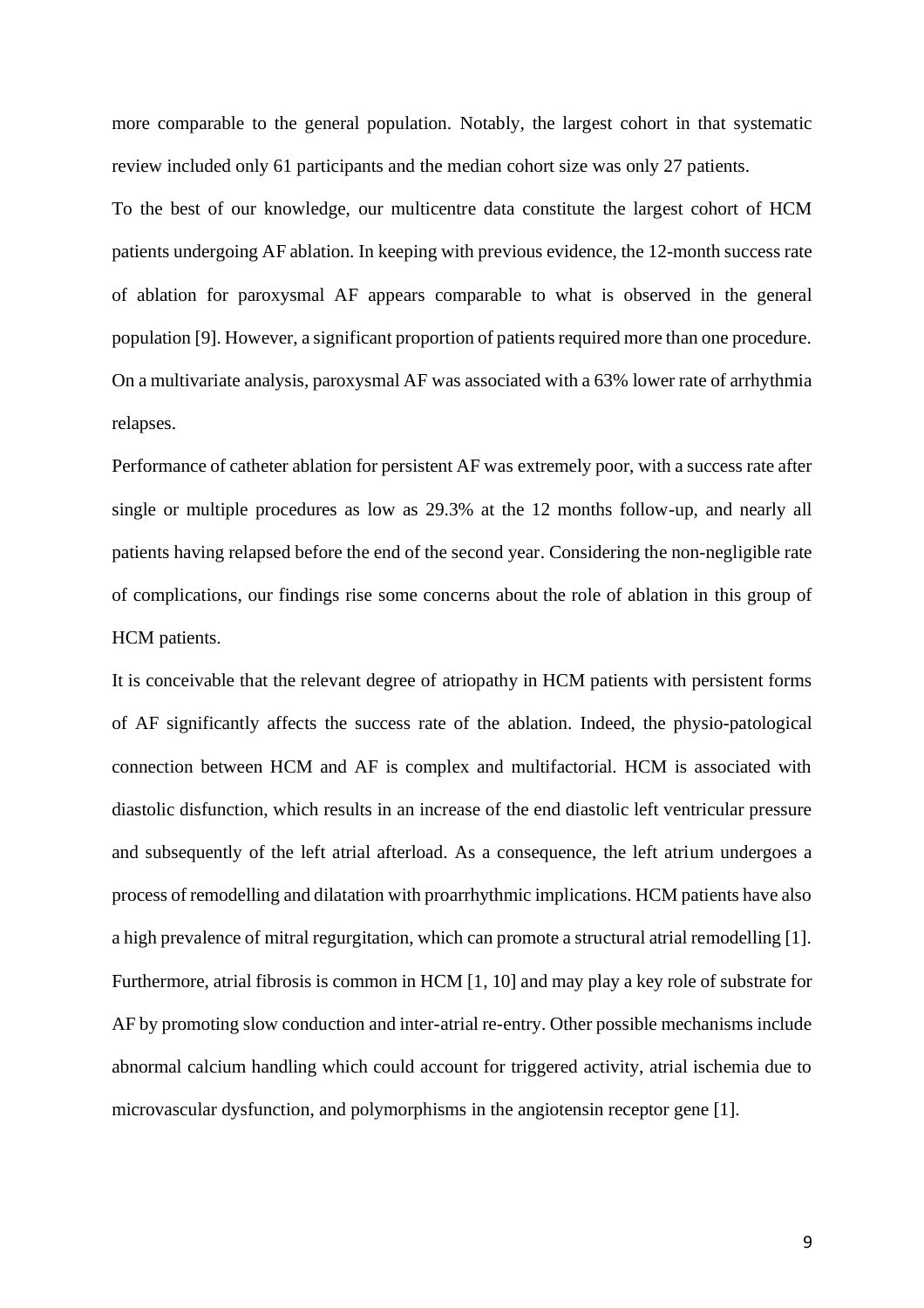Previous studies showed that only less than 10% of patients undergoing AF ablation suffer from very late recurrences [11-12]. Interestingly, our data suggest that the latter may be much more frequent in HCM population; in fact, as many as 20% of the patients relapsed after the initial 12-month period in our cohort. Progression of atrial fibrosis, enlargement of left atrium and adverse electrical and molecular remodelling of myocardial tissue might account for this finding [13].

PVI was the main procedural endpoint in our series. Whether a more extensive ablation might improve outcomes in this population has not been established. Of note, on a multivariate analysis creation of atrial lines or ablation of complex fractionated electrograms were not associated with a reduction of arrhythmia relapses. Scar homogenisation [11] or ablation of non-pulmonary vein triggers [12] in the left and/or right atrium might represent alternative approaches beyond PVI.

Another relevant finding of the present study is that cryoballoon ablation appears to be effective and safe in HCM patients, showing comparable results with the radiofrequency technique. These findings are of interest, as HCM patients were excluded in the landmark trials evaluating cryoballoon AF ablation such as the FIRE and ICE trial [7].

In keeping with the previous literature [1], we found that left atrial diameter was negatively associated with long-term outcomes of AF ablation. Furthermore, we identified the presence of left ventricular apical aneurysm as an independent predictor of arrhythmia relapses in our multivariate model. However, this finding should be interpreted carefully given the limited sample size. HCM patients with apical aneurysms represent a subgroup at higher risk of adverse events, including arrhythmic sudden cardiac death, thromboembolism and heart failure [13]. Apical aneurysms are often but not exclusively associated with mid-ventricular obstruction [4], which might favour AF recurrences by promoting atrial stretching and subsequently shortening the atrial effective refractory period and increasing the dispersion of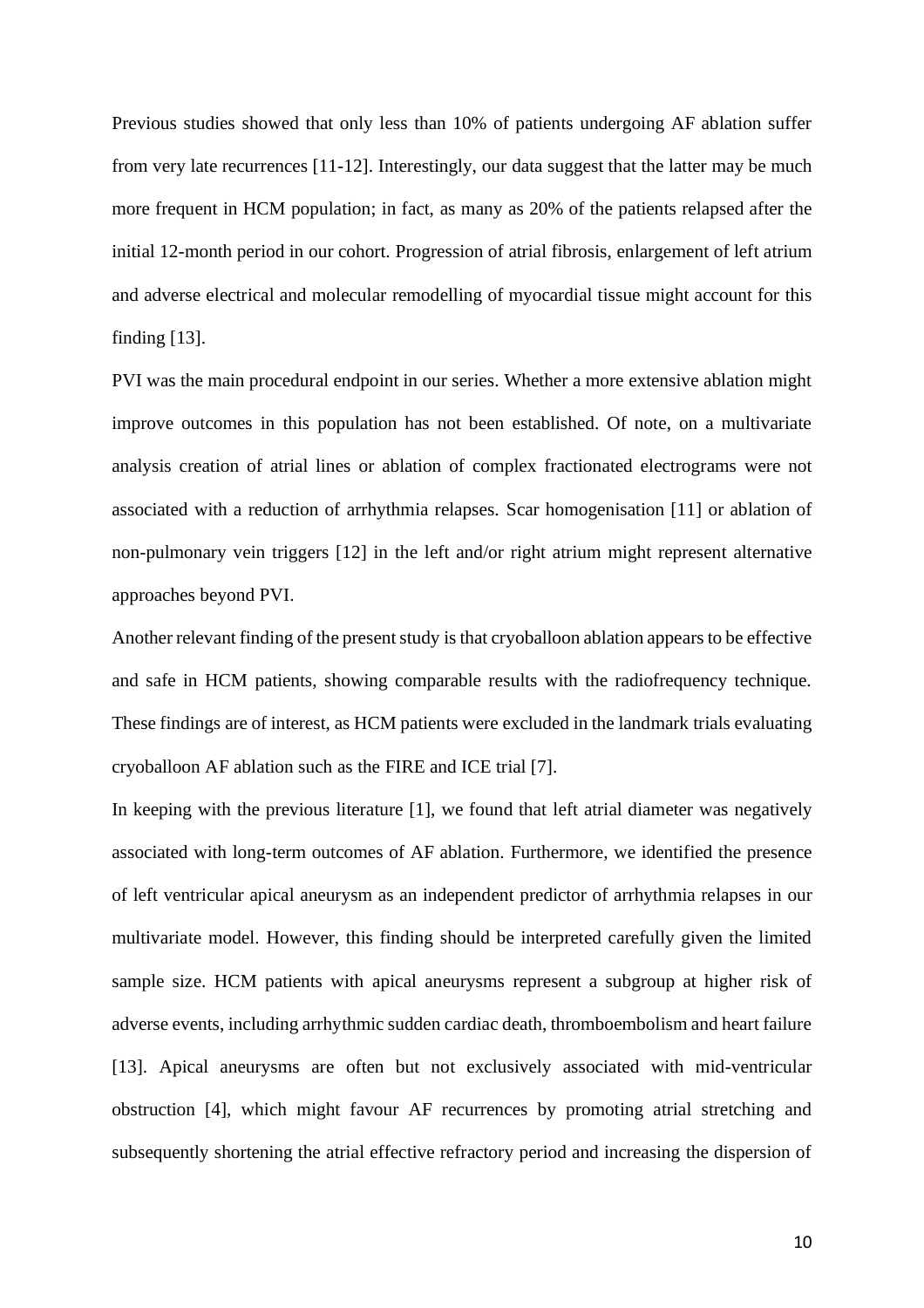repolarisation [1]. A genetic predisposition to apical aneurysm has been suggested [13], whether this genetic background might also predispose to a more aggressive substrate of AF is currently unknown.

Among the clinical scores tested, only the APPLE score (one point for age>65 years, persistent AF, glomerular filtration rate <60 ml/min/1.73 m<sup>2</sup>, LA diameter  $\geq$ 43 mm, left ventricular ejection fraction 50%) [3] demonstrated a discriminative capacity for relapses post ablation, however its performance was only low. Our study suggests that the APPLE score might help selecting the HCM patients who are more likely to benefit from AF ablation.

This is the first study to report outcomes of AF ablation in a cohort of genotyped HCM patient with a broad spectrum of gene mutations. Among the several genotypes causing HCM, mutations in the MYH7 and MYBPC3 genes are the most frequent [6]. Di Donna et al showed that efficacy of AF ablation was similar in a small group of genotype-negative individuals compared to 11 genotyped-positive patients, almost exclusively with mutation on the MYBPC3 gene [14]. Based on our larger sample, we were able to identify a trend of higher rate of relapses post AF ablation in subjects with either MYH7 or MYBPC3 mutation, or those who are genotype-negative, compared to those with other less common genotypes. It has been hypothesised that specific genotypes might be directly associated to atrial myopathy, resulting in a direct predisposition to AF [15]. Recent evidences suggest that subjects with pathogenic variation in the MYH7 gene may be at greater risk of AF [15]. Further studies are required to clarify the impact of specific genetic mutations in the pathogenesis of AF as well as in the outcomes of ablation.

Finally, we found a higher rate of major complications, in particular cardiac tamponade, compared to the rate observed in the general population in our centres [16]. Based on our experience, use of intraprocedural transoesophageal or intracardiac echocardiogram should be encouraged in HCM patients to minimise risks.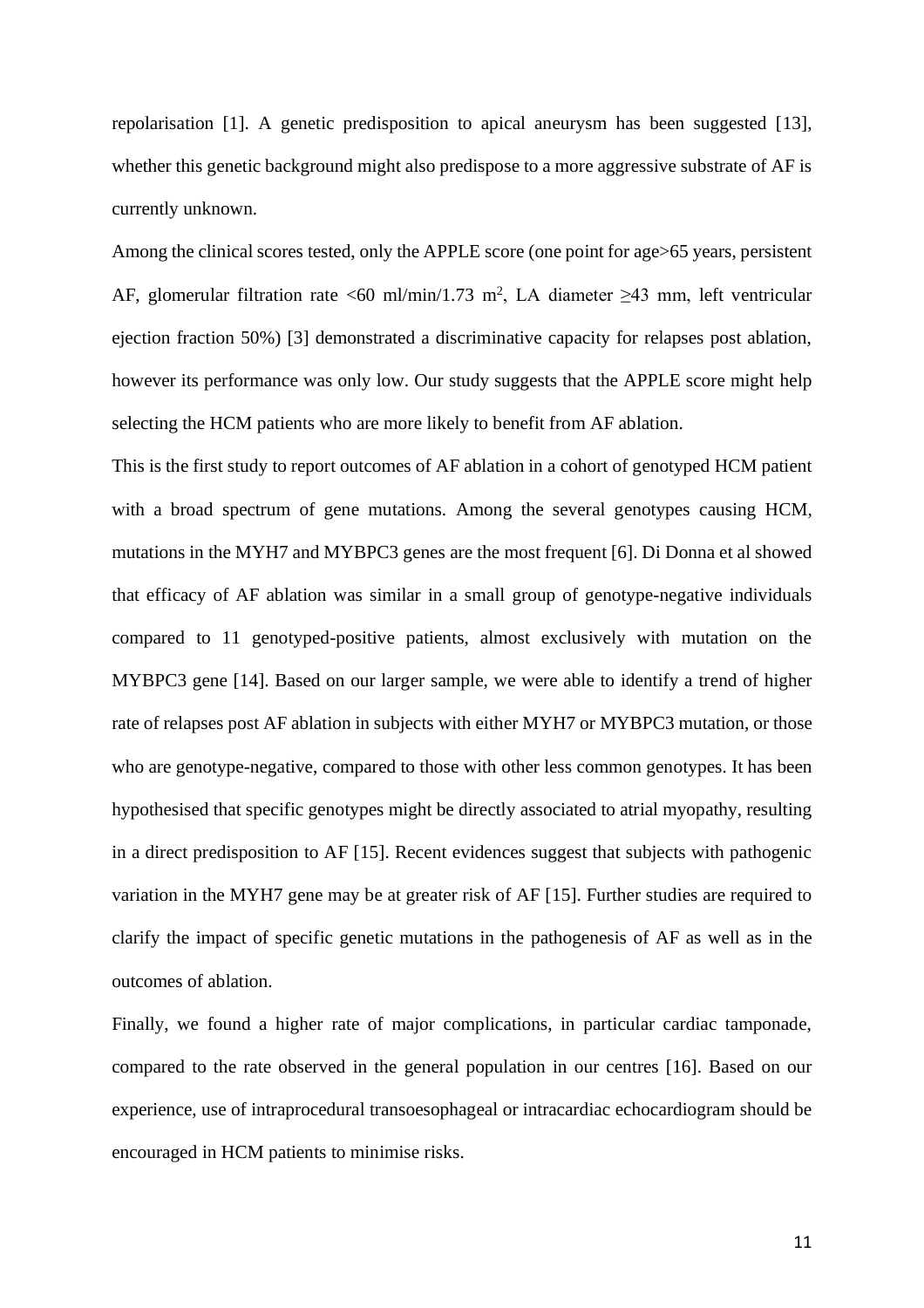## **Limitations**

Several limitations should be acknowledged. Arrhythmia burden has been recently suggested as a useful alternative endpoint for assessing AF ablation efficacy [20], however no data on arrhythmia burden pre and post ablation were available. Our cohort includes patients undergoing catheter ablation over a long timeframe, it is conceivable that the procedural outcomes especially in terms of safety might nowadays be improved given the growing experience and the development of new technology for AF ablation over the last decade.

## **Conclusion**

Mid-term outcomes for AF ablation of HCM patients are poor, namely in patients with persistent AF. Left atrial size, left ventricular apical aneurism, genotype data, and use of the APPLE score might contribute to identify subjects at higher risk of relapse post-ablation. Cryoballoon ablation in HCM patients appears as safe and effective as radiofrequency ablation.

**Disclosures and Conflicts of Interest** – AC has received educational grants from Boston Scientific and Abbott; RJS has had research agreements and speaker fees from Abbott, Medtronic, Boston Scientific, and Biosense Webster; PDL has received educational grants from Medtronic and Boston Scientific; MF has received speaker fees from Biotronik and Medtronic, and owns stocks of Epicardio ltd. All other authors have reported that they have no relationships relevant to the contents of this paper to disclose.

## **Legend to Tables and Figures**

**Table 1.** Baseline characteristics of the study population

- **Table 2.** Procedure details and outcomes
- **Table 3**. Univariate and multivariate analysis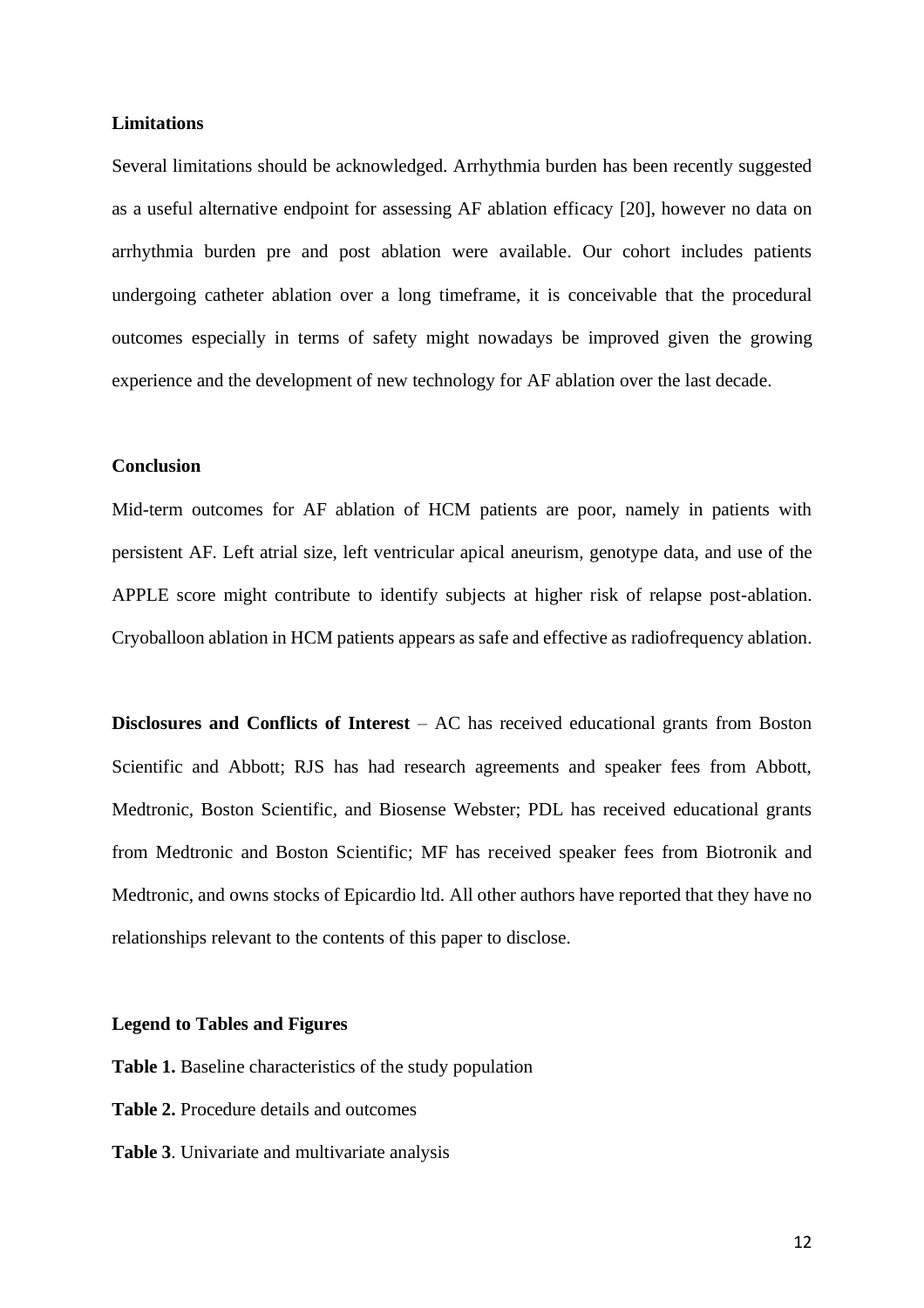**Figure 1.** Kaplan-Meier of atrial arrhythmia-free survival after index procedure for paroxysmal and persistent AF

**Figure 2.** Kaplan-Meier of atrial arrhythmia-free survival after index procedure based on APPLE score (A) and genotype (B)

**Figure 3.** Trend of periprocedural complications

**Figure 4.** Kaplan-Meier of atrial arrhythmia-free survival after index procedure based on HCM-risk SCD score (A) and ACC/AHA stratification model for SCD (B)

## **References**

[1] Providencia R, Elliott P, Patel K, McCready J, Babu G, Srinivasan N, Bronis K, Papageorgiou N, Chow A, Rowland E, Lowe M, Segal OR, Lambiase PD. Catheter ablation for atrial fibrillation in hypertrophic cardiomyopathy: a systematic review and meta-analysis. *Heart* 2016;102:1533–1543.

[2] [Calkins H,](https://www.ncbi.nlm.nih.gov/pubmed/?term=Calkins%20H%5BAuthor%5D&cauthor=true&cauthor_uid=28506916) [Hindricks G,](https://www.ncbi.nlm.nih.gov/pubmed/?term=Hindricks%20G%5BAuthor%5D&cauthor=true&cauthor_uid=28506916) [Cappato R,](https://www.ncbi.nlm.nih.gov/pubmed/?term=Cappato%20R%5BAuthor%5D&cauthor=true&cauthor_uid=28506916) [Kim YH,](https://www.ncbi.nlm.nih.gov/pubmed/?term=Kim%20YH%5BAuthor%5D&cauthor=true&cauthor_uid=28506916) [Aguinaga L,](https://www.ncbi.nlm.nih.gov/pubmed/?term=Aguinaga%20L%5BAuthor%5D&cauthor=true&cauthor_uid=28506916) [Akar JG,](https://www.ncbi.nlm.nih.gov/pubmed/?term=Akar%20JG%5BAuthor%5D&cauthor=true&cauthor_uid=28506916) [Badhwar V,](https://www.ncbi.nlm.nih.gov/pubmed/?term=Badhwar%20V%5BAuthor%5D&cauthor=true&cauthor_uid=28506916) [Brugada](https://www.ncbi.nlm.nih.gov/pubmed/?term=Brugada%20J%5BAuthor%5D&cauthor=true&cauthor_uid=28506916)  [J,](https://www.ncbi.nlm.nih.gov/pubmed/?term=Brugada%20J%5BAuthor%5D&cauthor=true&cauthor_uid=28506916) [Camm J,](https://www.ncbi.nlm.nih.gov/pubmed/?term=Camm%20J%5BAuthor%5D&cauthor=true&cauthor_uid=28506916) [Chen SA,](https://www.ncbi.nlm.nih.gov/pubmed/?term=Chen%20SA%5BAuthor%5D&cauthor=true&cauthor_uid=28506916) [Chung MK,](https://www.ncbi.nlm.nih.gov/pubmed/?term=Chung%20MK%5BAuthor%5D&cauthor=true&cauthor_uid=28506916) [Nielsen JC,](https://www.ncbi.nlm.nih.gov/pubmed/?term=Nielsen%20JC%5BAuthor%5D&cauthor=true&cauthor_uid=28506916) [Curtis AB,](https://www.ncbi.nlm.nih.gov/pubmed/?term=Curtis%20AB%5BAuthor%5D&cauthor=true&cauthor_uid=28506916) [Davies DW,](https://www.ncbi.nlm.nih.gov/pubmed/?term=Davies%20DW%5BAuthor%5D&cauthor=true&cauthor_uid=28506916) [Day JD,](https://www.ncbi.nlm.nih.gov/pubmed/?term=Day%20JD%5BAuthor%5D&cauthor=true&cauthor_uid=28506916) [d'Avila A,](https://www.ncbi.nlm.nih.gov/pubmed/?term=d) [de](https://www.ncbi.nlm.nih.gov/pubmed/?term=de%20Groot%20NMSN%5BAuthor%5D&cauthor=true&cauthor_uid=28506916)  [Groot NMSN,](https://www.ncbi.nlm.nih.gov/pubmed/?term=de%20Groot%20NMSN%5BAuthor%5D&cauthor=true&cauthor_uid=28506916) [Di Biase L,](https://www.ncbi.nlm.nih.gov/pubmed/?term=Di%20Biase%20L%5BAuthor%5D&cauthor=true&cauthor_uid=28506916) [Duytschaever M,](https://www.ncbi.nlm.nih.gov/pubmed/?term=Duytschaever%20M%5BAuthor%5D&cauthor=true&cauthor_uid=28506916) [Edgerton JR,](https://www.ncbi.nlm.nih.gov/pubmed/?term=Edgerton%20JR%5BAuthor%5D&cauthor=true&cauthor_uid=28506916) [Ellenbogen KA,](https://www.ncbi.nlm.nih.gov/pubmed/?term=Ellenbogen%20KA%5BAuthor%5D&cauthor=true&cauthor_uid=28506916) [Ellinor PT,](https://www.ncbi.nlm.nih.gov/pubmed/?term=Ellinor%20PT%5BAuthor%5D&cauthor=true&cauthor_uid=28506916) [Ernst](https://www.ncbi.nlm.nih.gov/pubmed/?term=Ernst%20S%5BAuthor%5D&cauthor=true&cauthor_uid=28506916)  [S,](https://www.ncbi.nlm.nih.gov/pubmed/?term=Ernst%20S%5BAuthor%5D&cauthor=true&cauthor_uid=28506916) [Fenelon G,](https://www.ncbi.nlm.nih.gov/pubmed/?term=Fenelon%20G%5BAuthor%5D&cauthor=true&cauthor_uid=28506916) [Gerstenfeld EP,](https://www.ncbi.nlm.nih.gov/pubmed/?term=Gerstenfeld%20EP%5BAuthor%5D&cauthor=true&cauthor_uid=28506916) [Haines DE,](https://www.ncbi.nlm.nih.gov/pubmed/?term=Haines%20DE%5BAuthor%5D&cauthor=true&cauthor_uid=28506916) [Haissaguerre M,](https://www.ncbi.nlm.nih.gov/pubmed/?term=Haissaguerre%20M%5BAuthor%5D&cauthor=true&cauthor_uid=28506916) [Helm RH,](https://www.ncbi.nlm.nih.gov/pubmed/?term=Helm%20RH%5BAuthor%5D&cauthor=true&cauthor_uid=28506916) [Hylek](https://www.ncbi.nlm.nih.gov/pubmed/?term=Hylek%20E%5BAuthor%5D&cauthor=true&cauthor_uid=28506916) E, [Jackman](https://www.ncbi.nlm.nih.gov/pubmed/?term=Jackman%20WM%5BAuthor%5D&cauthor=true&cauthor_uid=28506916)  [WM,](https://www.ncbi.nlm.nih.gov/pubmed/?term=Jackman%20WM%5BAuthor%5D&cauthor=true&cauthor_uid=28506916) [Jalife J,](https://www.ncbi.nlm.nih.gov/pubmed/?term=Jalife%20J%5BAuthor%5D&cauthor=true&cauthor_uid=28506916) [Kalman JM,](https://www.ncbi.nlm.nih.gov/pubmed/?term=Kalman%20JM%5BAuthor%5D&cauthor=true&cauthor_uid=28506916) [Kautzner J,](https://www.ncbi.nlm.nih.gov/pubmed/?term=Kautzner%20J%5BAuthor%5D&cauthor=true&cauthor_uid=28506916) [Kottkamp H,](https://www.ncbi.nlm.nih.gov/pubmed/?term=Kottkamp%20H%5BAuthor%5D&cauthor=true&cauthor_uid=28506916) [Kuck KH,](https://www.ncbi.nlm.nih.gov/pubmed/?term=Kuck%20KH%5BAuthor%5D&cauthor=true&cauthor_uid=28506916) [Kumagai K,](https://www.ncbi.nlm.nih.gov/pubmed/?term=Kumagai%20K%5BAuthor%5D&cauthor=true&cauthor_uid=28506916) [Lee R,](https://www.ncbi.nlm.nih.gov/pubmed/?term=Lee%20R%5BAuthor%5D&cauthor=true&cauthor_uid=28506916) [Lewalter](https://www.ncbi.nlm.nih.gov/pubmed/?term=Lewalter%20T%5BAuthor%5D&cauthor=true&cauthor_uid=28506916)  [T,](https://www.ncbi.nlm.nih.gov/pubmed/?term=Lewalter%20T%5BAuthor%5D&cauthor=true&cauthor_uid=28506916) [Lindsay BD,](https://www.ncbi.nlm.nih.gov/pubmed/?term=Lindsay%20BD%5BAuthor%5D&cauthor=true&cauthor_uid=28506916) [Macle L,](https://www.ncbi.nlm.nih.gov/pubmed/?term=Macle%20L%5BAuthor%5D&cauthor=true&cauthor_uid=28506916) [Mansour M,](https://www.ncbi.nlm.nih.gov/pubmed/?term=Mansour%20M%5BAuthor%5D&cauthor=true&cauthor_uid=28506916) [Marchlinski FE,](https://www.ncbi.nlm.nih.gov/pubmed/?term=Marchlinski%20FE%5BAuthor%5D&cauthor=true&cauthor_uid=28506916) [Michaud GF,](https://www.ncbi.nlm.nih.gov/pubmed/?term=Michaud%20GF%5BAuthor%5D&cauthor=true&cauthor_uid=28506916) [Nakagawa H,](https://www.ncbi.nlm.nih.gov/pubmed/?term=Nakagawa%20H%5BAuthor%5D&cauthor=true&cauthor_uid=28506916) [Natale](https://www.ncbi.nlm.nih.gov/pubmed/?term=Natale%20A%5BAuthor%5D&cauthor=true&cauthor_uid=28506916)  [A,](https://www.ncbi.nlm.nih.gov/pubmed/?term=Natale%20A%5BAuthor%5D&cauthor=true&cauthor_uid=28506916) [Nattel S,](https://www.ncbi.nlm.nih.gov/pubmed/?term=Nattel%20S%5BAuthor%5D&cauthor=true&cauthor_uid=28506916) [Okumura K,](https://www.ncbi.nlm.nih.gov/pubmed/?term=Okumura%20K%5BAuthor%5D&cauthor=true&cauthor_uid=28506916) [Packer D,](https://www.ncbi.nlm.nih.gov/pubmed/?term=Packer%20D%5BAuthor%5D&cauthor=true&cauthor_uid=28506916) [Pokushalov E,](https://www.ncbi.nlm.nih.gov/pubmed/?term=Pokushalov%20E%5BAuthor%5D&cauthor=true&cauthor_uid=28506916) [Reynolds MR,](https://www.ncbi.nlm.nih.gov/pubmed/?term=Reynolds%20MR%5BAuthor%5D&cauthor=true&cauthor_uid=28506916) [Sanders P,](https://www.ncbi.nlm.nih.gov/pubmed/?term=Sanders%20P%5BAuthor%5D&cauthor=true&cauthor_uid=28506916) [Scanavacca](https://www.ncbi.nlm.nih.gov/pubmed/?term=Scanavacca%20M%5BAuthor%5D&cauthor=true&cauthor_uid=28506916)  [M,](https://www.ncbi.nlm.nih.gov/pubmed/?term=Scanavacca%20M%5BAuthor%5D&cauthor=true&cauthor_uid=28506916) [Schilling R,](https://www.ncbi.nlm.nih.gov/pubmed/?term=Schilling%20R%5BAuthor%5D&cauthor=true&cauthor_uid=28506916) [Tondo C,](https://www.ncbi.nlm.nih.gov/pubmed/?term=Tondo%20C%5BAuthor%5D&cauthor=true&cauthor_uid=28506916) [Tsao HM,](https://www.ncbi.nlm.nih.gov/pubmed/?term=Tsao%20HM%5BAuthor%5D&cauthor=true&cauthor_uid=28506916) [Verma A,](https://www.ncbi.nlm.nih.gov/pubmed/?term=Verma%20A%5BAuthor%5D&cauthor=true&cauthor_uid=28506916) [Wilber DJ,](https://www.ncbi.nlm.nih.gov/pubmed/?term=Wilber%20DJ%5BAuthor%5D&cauthor=true&cauthor_uid=28506916) [Yamane T.](https://www.ncbi.nlm.nih.gov/pubmed/?term=Yamane%20T%5BAuthor%5D&cauthor=true&cauthor_uid=28506916) 2017 HRS/EHRA/ECAS/APHRS/SOLAECE Expert Consensus Statement on Catheter and Surgical Ablation of Atrial Fibrillation. *[Heart Rhythm](https://www.ncbi.nlm.nih.gov/pubmed/28506916)* 2017;14:e275-e444.

[3] [Kornej J,](https://www.ncbi.nlm.nih.gov/pubmed/?term=Kornej%20J%5BAuthor%5D&cauthor=true&cauthor_uid=25876528) [Hindricks G,](https://www.ncbi.nlm.nih.gov/pubmed/?term=Hindricks%20G%5BAuthor%5D&cauthor=true&cauthor_uid=25876528) [Shoemaker MB,](https://www.ncbi.nlm.nih.gov/pubmed/?term=Shoemaker%20MB%5BAuthor%5D&cauthor=true&cauthor_uid=25876528) [Husser D,](https://www.ncbi.nlm.nih.gov/pubmed/?term=Husser%20D%5BAuthor%5D&cauthor=true&cauthor_uid=25876528) [Arya A,](https://www.ncbi.nlm.nih.gov/pubmed/?term=Arya%20A%5BAuthor%5D&cauthor=true&cauthor_uid=25876528) [Sommer P,](https://www.ncbi.nlm.nih.gov/pubmed/?term=Sommer%20P%5BAuthor%5D&cauthor=true&cauthor_uid=25876528) [Rolf S,](https://www.ncbi.nlm.nih.gov/pubmed/?term=Rolf%20S%5BAuthor%5D&cauthor=true&cauthor_uid=25876528) [Saavedra](https://www.ncbi.nlm.nih.gov/pubmed/?term=Saavedra%20P%5BAuthor%5D&cauthor=true&cauthor_uid=25876528)  [P,](https://www.ncbi.nlm.nih.gov/pubmed/?term=Saavedra%20P%5BAuthor%5D&cauthor=true&cauthor_uid=25876528) [Kanagasundram A,](https://www.ncbi.nlm.nih.gov/pubmed/?term=Kanagasundram%20A%5BAuthor%5D&cauthor=true&cauthor_uid=25876528) [Patrick Whalen S,](https://www.ncbi.nlm.nih.gov/pubmed/?term=Patrick%20Whalen%20S%5BAuthor%5D&cauthor=true&cauthor_uid=25876528) [Montgomery J,](https://www.ncbi.nlm.nih.gov/pubmed/?term=Montgomery%20J%5BAuthor%5D&cauthor=true&cauthor_uid=25876528) [Ellis CR,](https://www.ncbi.nlm.nih.gov/pubmed/?term=Ellis%20CR%5BAuthor%5D&cauthor=true&cauthor_uid=25876528) [Darbar D,](https://www.ncbi.nlm.nih.gov/pubmed/?term=Darbar%20D%5BAuthor%5D&cauthor=true&cauthor_uid=25876528) [Bollmann A.](https://www.ncbi.nlm.nih.gov/pubmed/?term=Bollmann%20A%5BAuthor%5D&cauthor=true&cauthor_uid=25876528) The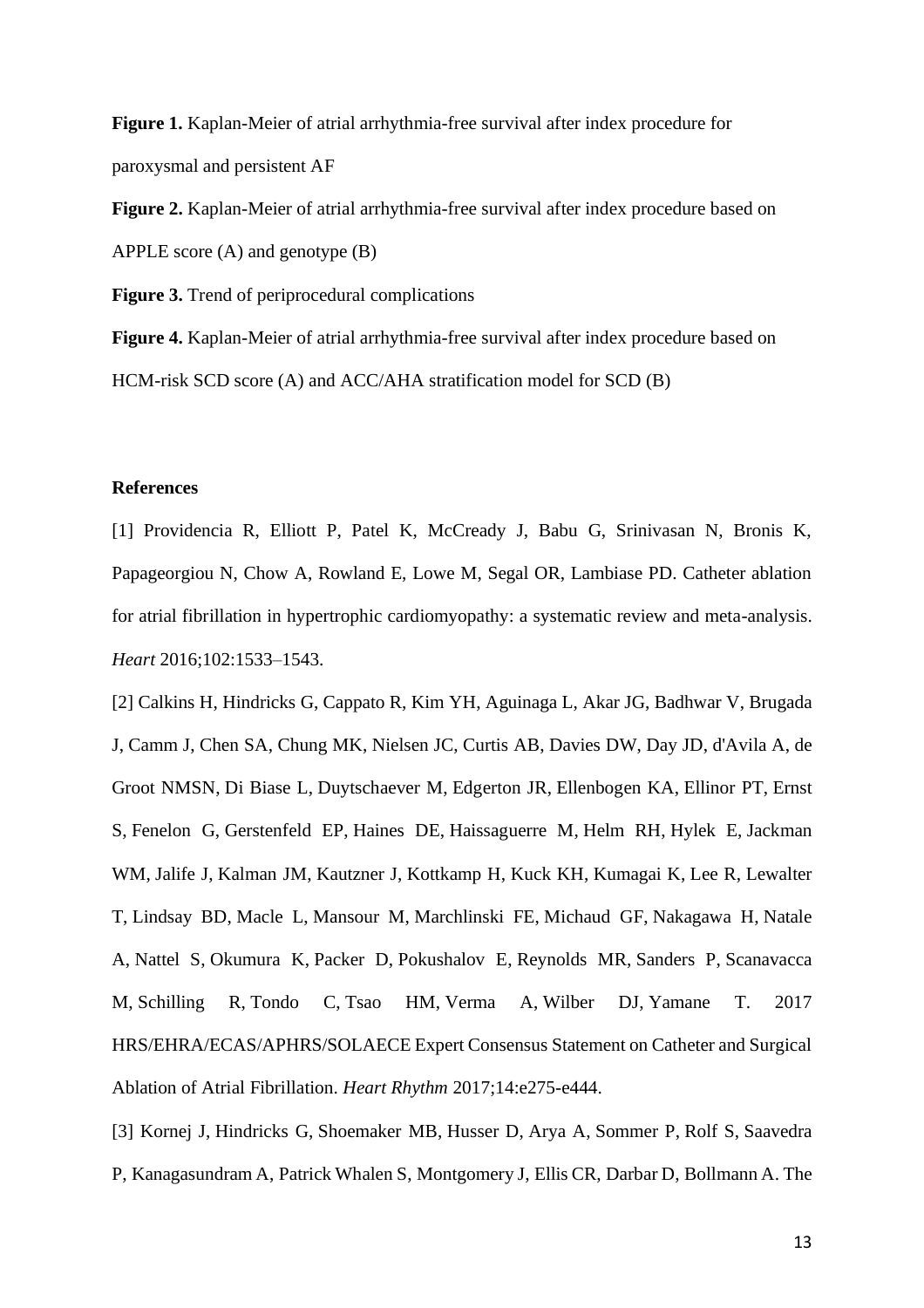APPLE score: a novel and simple score for the prediction of rhythm outcomes after catheter ablation of atrial fibrillation. *[Clin Res Cardiol](https://www.ncbi.nlm.nih.gov/pubmed/25876528)*. 2015;104:871-6.

[4] [Elliott PM,](https://www.ncbi.nlm.nih.gov/pubmed/?term=Elliott%20PM%5BAuthor%5D&cauthor=true&cauthor_uid=25173338) [Anastasakis A,](https://www.ncbi.nlm.nih.gov/pubmed/?term=Anastasakis%20A%5BAuthor%5D&cauthor=true&cauthor_uid=25173338) [Borger MA,](https://www.ncbi.nlm.nih.gov/pubmed/?term=Borger%20MA%5BAuthor%5D&cauthor=true&cauthor_uid=25173338) [Borggrefe M,](https://www.ncbi.nlm.nih.gov/pubmed/?term=Borggrefe%20M%5BAuthor%5D&cauthor=true&cauthor_uid=25173338) [Cecchi F,](https://www.ncbi.nlm.nih.gov/pubmed/?term=Cecchi%20F%5BAuthor%5D&cauthor=true&cauthor_uid=25173338) [Charron P,](https://www.ncbi.nlm.nih.gov/pubmed/?term=Charron%20P%5BAuthor%5D&cauthor=true&cauthor_uid=25173338) [Hagege](https://www.ncbi.nlm.nih.gov/pubmed/?term=Hagege%20AA%5BAuthor%5D&cauthor=true&cauthor_uid=25173338)  [AA,](https://www.ncbi.nlm.nih.gov/pubmed/?term=Hagege%20AA%5BAuthor%5D&cauthor=true&cauthor_uid=25173338) [Lafont A,](https://www.ncbi.nlm.nih.gov/pubmed/?term=Lafont%20A%5BAuthor%5D&cauthor=true&cauthor_uid=25173338) [Limongelli G,](https://www.ncbi.nlm.nih.gov/pubmed/?term=Limongelli%20G%5BAuthor%5D&cauthor=true&cauthor_uid=25173338) [Mahrholdt H,](https://www.ncbi.nlm.nih.gov/pubmed/?term=Mahrholdt%20H%5BAuthor%5D&cauthor=true&cauthor_uid=25173338) [McKenna WJ,](https://www.ncbi.nlm.nih.gov/pubmed/?term=McKenna%20WJ%5BAuthor%5D&cauthor=true&cauthor_uid=25173338) [Mogensen J,](https://www.ncbi.nlm.nih.gov/pubmed/?term=Mogensen%20J%5BAuthor%5D&cauthor=true&cauthor_uid=25173338) [Nihoyannopoulos](https://www.ncbi.nlm.nih.gov/pubmed/?term=Nihoyannopoulos%20P%5BAuthor%5D&cauthor=true&cauthor_uid=25173338)  [P,](https://www.ncbi.nlm.nih.gov/pubmed/?term=Nihoyannopoulos%20P%5BAuthor%5D&cauthor=true&cauthor_uid=25173338) [Nistri S,](https://www.ncbi.nlm.nih.gov/pubmed/?term=Nistri%20S%5BAuthor%5D&cauthor=true&cauthor_uid=25173338) [Pieper PG,](https://www.ncbi.nlm.nih.gov/pubmed/?term=Pieper%20PG%5BAuthor%5D&cauthor=true&cauthor_uid=25173338) [Pieske B,](https://www.ncbi.nlm.nih.gov/pubmed/?term=Pieske%20B%5BAuthor%5D&cauthor=true&cauthor_uid=25173338) [Rapezzi C,](https://www.ncbi.nlm.nih.gov/pubmed/?term=Rapezzi%20C%5BAuthor%5D&cauthor=true&cauthor_uid=25173338) [Rutten FH,](https://www.ncbi.nlm.nih.gov/pubmed/?term=Rutten%20FH%5BAuthor%5D&cauthor=true&cauthor_uid=25173338) [Tillmanns C,](https://www.ncbi.nlm.nih.gov/pubmed/?term=Tillmanns%20C%5BAuthor%5D&cauthor=true&cauthor_uid=25173338) [Watkins H.](https://www.ncbi.nlm.nih.gov/pubmed/?term=Watkins%20H%5BAuthor%5D&cauthor=true&cauthor_uid=25173338) 2014 ESC Guidelines on diagnosis and management of hypertrophic cardiomyopathy: the Task Force for the Diagnosis and Management of Hypertrophic Cardiomyopathy of the European Society of Cardiology (ESC). *[Eur Heart J](https://www.ncbi.nlm.nih.gov/pubmed/25173338)*. 2014 Oct 14;35(39):2733-79.

[5] [Gersh BJ,](https://www.ncbi.nlm.nih.gov/pubmed/?term=Gersh%20BJ%5BAuthor%5D&cauthor=true&cauthor_uid=22075469) [Maron BJ,](https://www.ncbi.nlm.nih.gov/pubmed/?term=Maron%20BJ%5BAuthor%5D&cauthor=true&cauthor_uid=22075469) [Bonow RO,](https://www.ncbi.nlm.nih.gov/pubmed/?term=Bonow%20RO%5BAuthor%5D&cauthor=true&cauthor_uid=22075469) [Dearani JA,](https://www.ncbi.nlm.nih.gov/pubmed/?term=Dearani%20JA%5BAuthor%5D&cauthor=true&cauthor_uid=22075469) [Fifer MA,](https://www.ncbi.nlm.nih.gov/pubmed/?term=Fifer%20MA%5BAuthor%5D&cauthor=true&cauthor_uid=22075469) [Link MS,](https://www.ncbi.nlm.nih.gov/pubmed/?term=Link%20MS%5BAuthor%5D&cauthor=true&cauthor_uid=22075469) [Naidu SS,](https://www.ncbi.nlm.nih.gov/pubmed/?term=Naidu%20SS%5BAuthor%5D&cauthor=true&cauthor_uid=22075469) [Nishimura](https://www.ncbi.nlm.nih.gov/pubmed/?term=Nishimura%20RA%5BAuthor%5D&cauthor=true&cauthor_uid=22075469)  [RA,](https://www.ncbi.nlm.nih.gov/pubmed/?term=Nishimura%20RA%5BAuthor%5D&cauthor=true&cauthor_uid=22075469) [Ommen SR,](https://www.ncbi.nlm.nih.gov/pubmed/?term=Ommen%20SR%5BAuthor%5D&cauthor=true&cauthor_uid=22075469) [Rakowski H,](https://www.ncbi.nlm.nih.gov/pubmed/?term=Rakowski%20H%5BAuthor%5D&cauthor=true&cauthor_uid=22075469) [Seidman CE,](https://www.ncbi.nlm.nih.gov/pubmed/?term=Seidman%20CE%5BAuthor%5D&cauthor=true&cauthor_uid=22075469) [Towbin JA,](https://www.ncbi.nlm.nih.gov/pubmed/?term=Towbin%20JA%5BAuthor%5D&cauthor=true&cauthor_uid=22075469) [Udelson JE,](https://www.ncbi.nlm.nih.gov/pubmed/?term=Udelson%20JE%5BAuthor%5D&cauthor=true&cauthor_uid=22075469) [Yancy CW;](https://www.ncbi.nlm.nih.gov/pubmed/?term=Yancy%20CW%5BAuthor%5D&cauthor=true&cauthor_uid=22075469) [American](https://www.ncbi.nlm.nih.gov/pubmed/?term=American%20College%20of%20Cardiology%20Foundation%2FAmerican%20Heart%20Association%20Task%20Force%20on%20Practice%20Guidelines%5BCorporate%20Author%5D)  [College of Cardiology Foundation/American Heart Association Task Force on Practice](https://www.ncbi.nlm.nih.gov/pubmed/?term=American%20College%20of%20Cardiology%20Foundation%2FAmerican%20Heart%20Association%20Task%20Force%20on%20Practice%20Guidelines%5BCorporate%20Author%5D)  [Guidelines.](https://www.ncbi.nlm.nih.gov/pubmed/?term=American%20College%20of%20Cardiology%20Foundation%2FAmerican%20Heart%20Association%20Task%20Force%20on%20Practice%20Guidelines%5BCorporate%20Author%5D) 2011 ACCF/AHA Guideline for the Diagnosis and Treatment of Hypertrophic Cardiomyopathy: a report of the American College of Cardiology Foundation/American Heart Association Task Force on Practice Guidelines. Developed in collaboration with the American Association for Thoracic Surgery, American Society of Echocardiography, American Society of Nuclear Cardiology, Heart Failure Society of America, Heart Rhythm Society, Society for Cardiovascular Angiography and Interventions, and Society of Thoracic Surgeons. *[J Am Coll](https://www.ncbi.nlm.nih.gov/pubmed/22075469)  [Cardiol](https://www.ncbi.nlm.nih.gov/pubmed/22075469)*. 2011;13;58:e212-60.

[6] Maron BJ, Maron MS, Semsarian C. Genetics of hypertrophic cardiomyopathy after 20 years: clinical perspectives. *[J Am Coll Cardiol](https://www.ncbi.nlm.nih.gov/pubmed/22075469)*. 2012;60:705–715.

[7] Kuck KH, Brugada J, Fürnkranz A, Metzner A, Ouyang F, Chun KR, Elvan A, Arentz T, Bestehorn K, Pocock SJ, Albenque JP, Tondo C; FIRE AND ICE Investigators. Cryoballoon or Radiofrequency Ablation for Paroxysmal Atrial Fibrillation. *N Engl J Med* 2016;374:2235- 2245.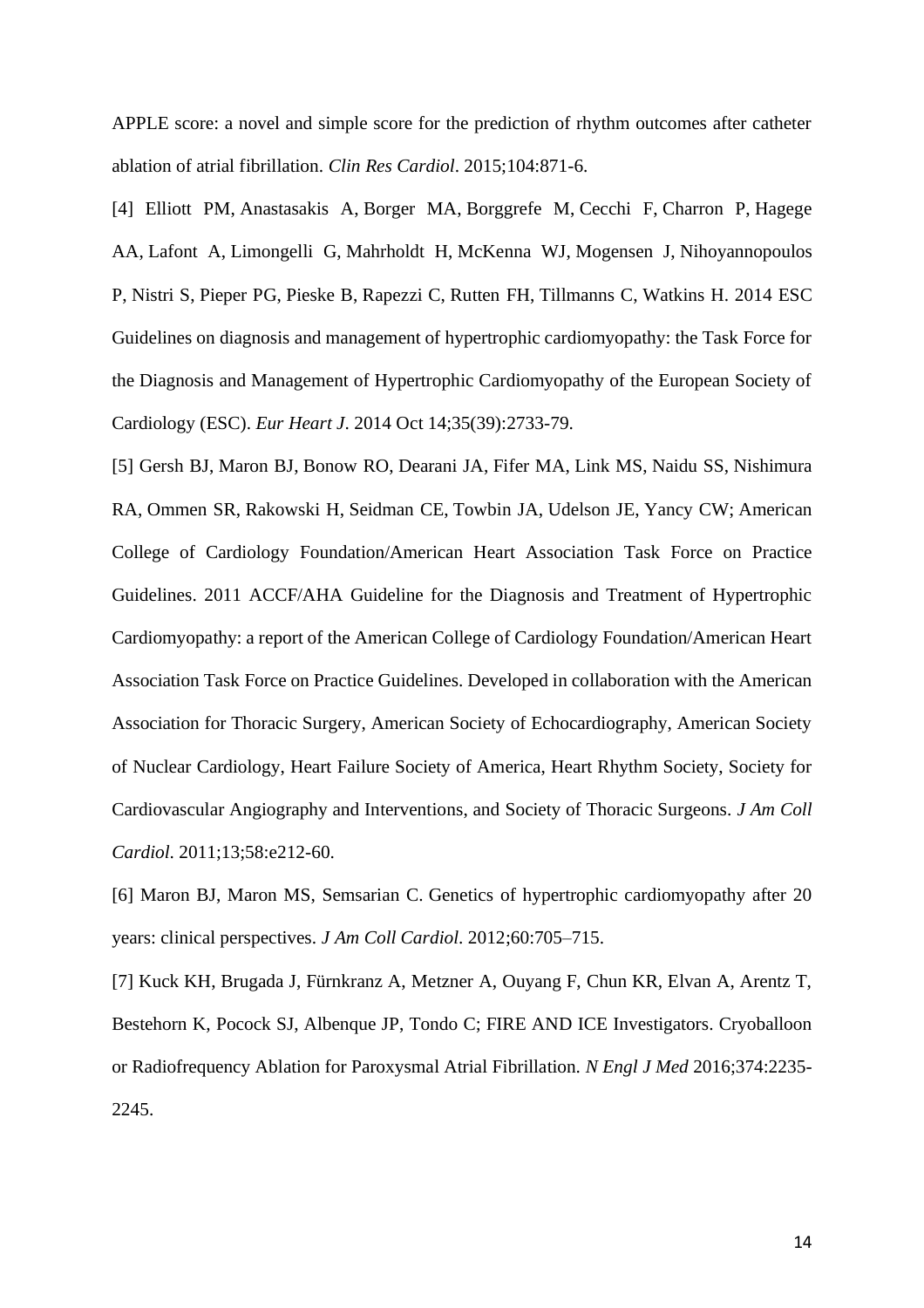[8] [Kirchhof P,](https://www.ncbi.nlm.nih.gov/pubmed/?term=Kirchhof%20P%5BAuthor%5D&cauthor=true&cauthor_uid=27567408) [Benussi S,](https://www.ncbi.nlm.nih.gov/pubmed/?term=Benussi%20S%5BAuthor%5D&cauthor=true&cauthor_uid=27567408) [Kotecha D,](https://www.ncbi.nlm.nih.gov/pubmed/?term=Kotecha%20D%5BAuthor%5D&cauthor=true&cauthor_uid=27567408) [Ahlsson A,](https://www.ncbi.nlm.nih.gov/pubmed/?term=Ahlsson%20A%5BAuthor%5D&cauthor=true&cauthor_uid=27567408) [Atar D,](https://www.ncbi.nlm.nih.gov/pubmed/?term=Atar%20D%5BAuthor%5D&cauthor=true&cauthor_uid=27567408) [Casadei B,](https://www.ncbi.nlm.nih.gov/pubmed/?term=Casadei%20B%5BAuthor%5D&cauthor=true&cauthor_uid=27567408) [Castella M,](https://www.ncbi.nlm.nih.gov/pubmed/?term=Castella%20M%5BAuthor%5D&cauthor=true&cauthor_uid=27567408) [Diener](https://www.ncbi.nlm.nih.gov/pubmed/?term=Diener%20HC%5BAuthor%5D&cauthor=true&cauthor_uid=27567408)  [HC,](https://www.ncbi.nlm.nih.gov/pubmed/?term=Diener%20HC%5BAuthor%5D&cauthor=true&cauthor_uid=27567408) [Heidbuchel H,](https://www.ncbi.nlm.nih.gov/pubmed/?term=Heidbuchel%20H%5BAuthor%5D&cauthor=true&cauthor_uid=27567408) [Hendriks J,](https://www.ncbi.nlm.nih.gov/pubmed/?term=Hendriks%20J%5BAuthor%5D&cauthor=true&cauthor_uid=27567408) [Hindricks G,](https://www.ncbi.nlm.nih.gov/pubmed/?term=Hindricks%20G%5BAuthor%5D&cauthor=true&cauthor_uid=27567408) [Manolis AS,](https://www.ncbi.nlm.nih.gov/pubmed/?term=Manolis%20AS%5BAuthor%5D&cauthor=true&cauthor_uid=27567408) [Oldgren J,](https://www.ncbi.nlm.nih.gov/pubmed/?term=Oldgren%20J%5BAuthor%5D&cauthor=true&cauthor_uid=27567408) [Popescu BA,](https://www.ncbi.nlm.nih.gov/pubmed/?term=Popescu%20BA%5BAuthor%5D&cauthor=true&cauthor_uid=27567408) [Schotten](https://www.ncbi.nlm.nih.gov/pubmed/?term=Schotten%20U%5BAuthor%5D&cauthor=true&cauthor_uid=27567408)  [U,](https://www.ncbi.nlm.nih.gov/pubmed/?term=Schotten%20U%5BAuthor%5D&cauthor=true&cauthor_uid=27567408) [Van Putte B,](https://www.ncbi.nlm.nih.gov/pubmed/?term=Van%20Putte%20B%5BAuthor%5D&cauthor=true&cauthor_uid=27567408) [Vardas P;](https://www.ncbi.nlm.nih.gov/pubmed/?term=Vardas%20P%5BAuthor%5D&cauthor=true&cauthor_uid=27567408) [ESC Scientific Document Group.](https://www.ncbi.nlm.nih.gov/pubmed/?term=ESC%20Scientific%20Document%20Group%5BCorporate%20Author%5D) 2016 ESC Guidelines for the management of atrial fibrillation developed in collaboration with EACTS. *[Eur Heart](https://www.ncbi.nlm.nih.gov/pubmed/27567408)  [J](https://www.ncbi.nlm.nih.gov/pubmed/27567408)*. 2016;37:2893-2962.

[9] [Natale A,](https://www.ncbi.nlm.nih.gov/pubmed/?term=Natale%20A%5BAuthor%5D&cauthor=true&cauthor_uid=25125294) [Reddy VY,](https://www.ncbi.nlm.nih.gov/pubmed/?term=Reddy%20VY%5BAuthor%5D&cauthor=true&cauthor_uid=25125294) [Monir G,](https://www.ncbi.nlm.nih.gov/pubmed/?term=Monir%20G%5BAuthor%5D&cauthor=true&cauthor_uid=25125294) [Wilber DJ,](https://www.ncbi.nlm.nih.gov/pubmed/?term=Wilber%20DJ%5BAuthor%5D&cauthor=true&cauthor_uid=25125294) [Lindsay BD,](https://www.ncbi.nlm.nih.gov/pubmed/?term=Lindsay%20BD%5BAuthor%5D&cauthor=true&cauthor_uid=25125294) [McElderry HT,](https://www.ncbi.nlm.nih.gov/pubmed/?term=McElderry%20HT%5BAuthor%5D&cauthor=true&cauthor_uid=25125294) [Kantipudi](https://www.ncbi.nlm.nih.gov/pubmed/?term=Kantipudi%20C%5BAuthor%5D&cauthor=true&cauthor_uid=25125294)  [C,](https://www.ncbi.nlm.nih.gov/pubmed/?term=Kantipudi%20C%5BAuthor%5D&cauthor=true&cauthor_uid=25125294) [Mansour MC,](https://www.ncbi.nlm.nih.gov/pubmed/?term=Mansour%20MC%5BAuthor%5D&cauthor=true&cauthor_uid=25125294) [Melby DP,](https://www.ncbi.nlm.nih.gov/pubmed/?term=Melby%20DP%5BAuthor%5D&cauthor=true&cauthor_uid=25125294) [Packer DL,](https://www.ncbi.nlm.nih.gov/pubmed/?term=Packer%20DL%5BAuthor%5D&cauthor=true&cauthor_uid=25125294) [Nakagawa H,](https://www.ncbi.nlm.nih.gov/pubmed/?term=Nakagawa%20H%5BAuthor%5D&cauthor=true&cauthor_uid=25125294) [Zhang B,](https://www.ncbi.nlm.nih.gov/pubmed/?term=Zhang%20B%5BAuthor%5D&cauthor=true&cauthor_uid=25125294) [Stagg RB,](https://www.ncbi.nlm.nih.gov/pubmed/?term=Stagg%20RB%5BAuthor%5D&cauthor=true&cauthor_uid=25125294) [Boo](https://www.ncbi.nlm.nih.gov/pubmed/?term=Boo%20LM%5BAuthor%5D&cauthor=true&cauthor_uid=25125294)  [LM,](https://www.ncbi.nlm.nih.gov/pubmed/?term=Boo%20LM%5BAuthor%5D&cauthor=true&cauthor_uid=25125294) [Marchlinski FE.](https://www.ncbi.nlm.nih.gov/pubmed/?term=Marchlinski%20FE%5BAuthor%5D&cauthor=true&cauthor_uid=25125294) Paroxysmal AF catheter ablation with a contact force sensing catheter: results of the prospective, multicenter SMART-AF trial. *J Am Coll Cardiol*. 2014;64:647-56. [10] [Sivalokanathan S,](https://www.ncbi.nlm.nih.gov/pubmed/?term=Sivalokanathan%20S%5BAuthor%5D&cauthor=true&cauthor_uid=30898240) [Zghaib T,](https://www.ncbi.nlm.nih.gov/pubmed/?term=Zghaib%20T%5BAuthor%5D&cauthor=true&cauthor_uid=30898240) [Greenland GV,](https://www.ncbi.nlm.nih.gov/pubmed/?term=Greenland%20GV%5BAuthor%5D&cauthor=true&cauthor_uid=30898240) [Vasquez N,](https://www.ncbi.nlm.nih.gov/pubmed/?term=Vasquez%20N%5BAuthor%5D&cauthor=true&cauthor_uid=30898240) [Kudchadkar SM,](https://www.ncbi.nlm.nih.gov/pubmed/?term=Kudchadkar%20SM%5BAuthor%5D&cauthor=true&cauthor_uid=30898240) [Kontari E,](https://www.ncbi.nlm.nih.gov/pubmed/?term=Kontari%20E%5BAuthor%5D&cauthor=true&cauthor_uid=30898240) [Lu](https://www.ncbi.nlm.nih.gov/pubmed/?term=Lu%20DY%5BAuthor%5D&cauthor=true&cauthor_uid=30898240)  [DY,](https://www.ncbi.nlm.nih.gov/pubmed/?term=Lu%20DY%5BAuthor%5D&cauthor=true&cauthor_uid=30898240) [Dolores-Cerna K,](https://www.ncbi.nlm.nih.gov/pubmed/?term=Dolores-Cerna%20K%5BAuthor%5D&cauthor=true&cauthor_uid=30898240) [van der Geest RJ,](https://www.ncbi.nlm.nih.gov/pubmed/?term=van%20der%20Geest%20RJ%5BAuthor%5D&cauthor=true&cauthor_uid=30898240) [Kamel IR,](https://www.ncbi.nlm.nih.gov/pubmed/?term=Kamel%20IR%5BAuthor%5D&cauthor=true&cauthor_uid=30898240) [Olgin JE,](https://www.ncbi.nlm.nih.gov/pubmed/?term=Olgin%20JE%5BAuthor%5D&cauthor=true&cauthor_uid=30898240) [Abraham TP,](https://www.ncbi.nlm.nih.gov/pubmed/?term=Abraham%20TP%5BAuthor%5D&cauthor=true&cauthor_uid=30898240) [Nazarian](https://www.ncbi.nlm.nih.gov/pubmed/?term=Nazarian%20S%5BAuthor%5D&cauthor=true&cauthor_uid=30898240)  [S,](https://www.ncbi.nlm.nih.gov/pubmed/?term=Nazarian%20S%5BAuthor%5D&cauthor=true&cauthor_uid=30898240) [Zimmerman SL,](https://www.ncbi.nlm.nih.gov/pubmed/?term=Zimmerman%20SL%5BAuthor%5D&cauthor=true&cauthor_uid=30898240) [Abraham MR.](https://www.ncbi.nlm.nih.gov/pubmed/?term=Abraham%20MR%5BAuthor%5D&cauthor=true&cauthor_uid=30898240) Hypertrophic Cardiomyopathy Patients With Paroxysmal Atrial Fibrillation Have a High Burden of Left Atrial Fibrosis by Cardiac Magnetic Resonance Imaging. *[JACC Clin Electrophysiol](https://www.ncbi.nlm.nih.gov/pubmed/30898240)*. 2019;5:364-375.

[11] Hsieh MH, Tai CT, Lee SH, Lin YK, Tsao HM, Chang SL, Lin YJ, Wongchaoen W, Lee KT, Chen SA. The different mechanisms between late and very late recurrences of atrial fibrillation in patients undergoing a repeated catheter ablation. J Cardiovasc Electrophysiol. 2006 Mar;17(3):231-5.

[12] Fichtner S, Czudnochowsky U, Hessling G, Reents T, Estner H, Wu J, Jilek C, Ammar S, Karch MR, Deisenhofer I. Very late relapse of atrial fibrillation after pulmonary vein isolation: incidence and results of repeat ablation. Pacing Clin Electrophysiol. 2010 Oct;33(10):1258-63 [13] Ausma J, Wijffels M, Thone F, Wouters L, Allessie M, Borgers M. Structural changes of atrial myocardium due to sustained atrial fibrillation in the goat. Circulation 1997; 96:3157– 3163.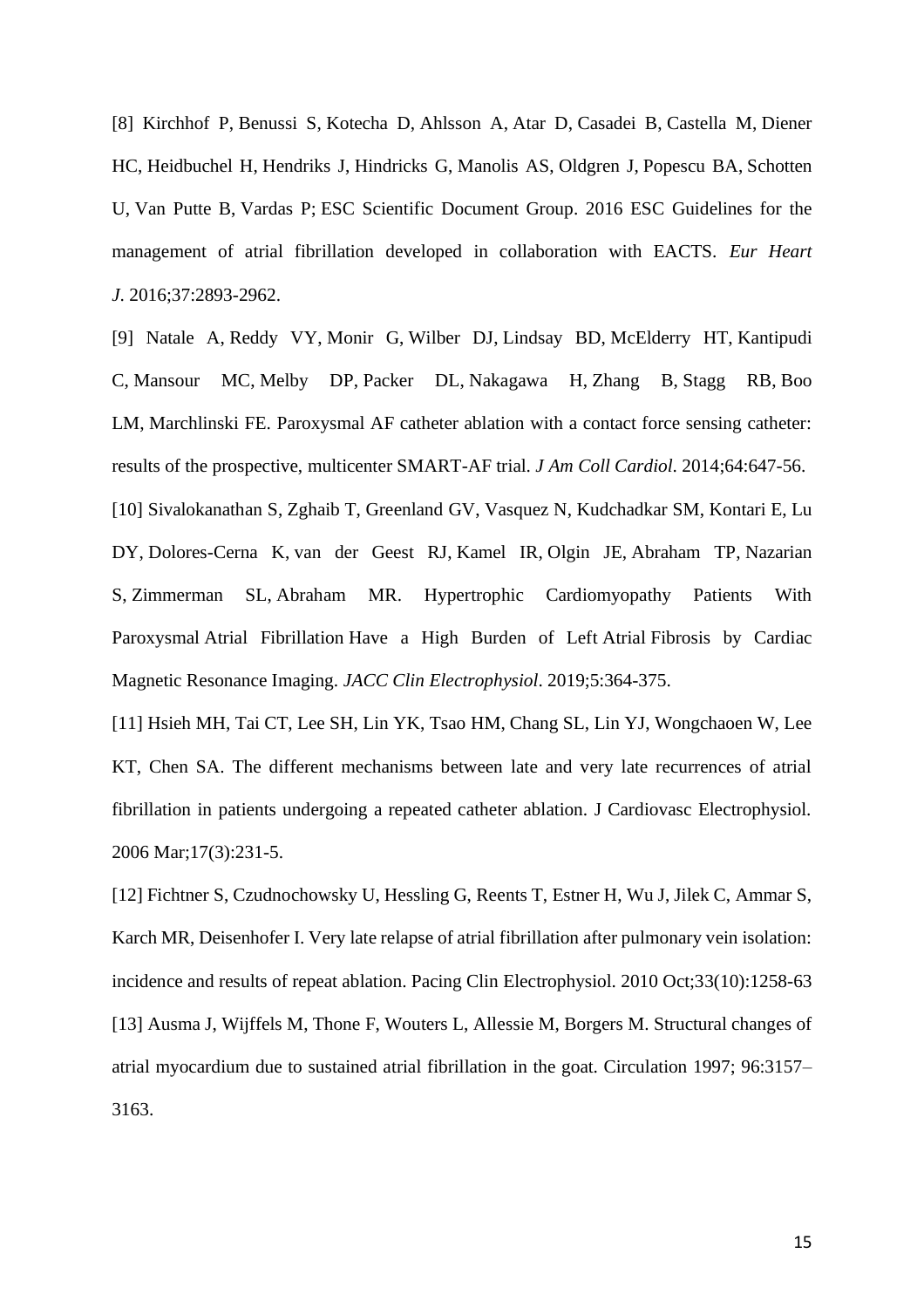[14] [Mohanty S,](https://www.ncbi.nlm.nih.gov/pubmed/?term=Mohanty%20S%5BAuthor%5D&cauthor=true&cauthor_uid=28039211) [Mohanty P,](https://www.ncbi.nlm.nih.gov/pubmed/?term=Mohanty%20P%5BAuthor%5D&cauthor=true&cauthor_uid=28039211) [Di Biase L,](https://www.ncbi.nlm.nih.gov/pubmed/?term=Di%20Biase%20L%5BAuthor%5D&cauthor=true&cauthor_uid=28039211) [Trivedi C,](https://www.ncbi.nlm.nih.gov/pubmed/?term=Trivedi%20C%5BAuthor%5D&cauthor=true&cauthor_uid=28039211) [Morris EH,](https://www.ncbi.nlm.nih.gov/pubmed/?term=Morris%20EH%5BAuthor%5D&cauthor=true&cauthor_uid=28039211) [Gianni C,](https://www.ncbi.nlm.nih.gov/pubmed/?term=Gianni%20C%5BAuthor%5D&cauthor=true&cauthor_uid=28039211) [Santangeli P,](https://www.ncbi.nlm.nih.gov/pubmed/?term=Santangeli%20P%5BAuthor%5D&cauthor=true&cauthor_uid=28039211) [Bai](https://www.ncbi.nlm.nih.gov/pubmed/?term=Bai%20R%5BAuthor%5D&cauthor=true&cauthor_uid=28039211)  [R,](https://www.ncbi.nlm.nih.gov/pubmed/?term=Bai%20R%5BAuthor%5D&cauthor=true&cauthor_uid=28039211) [Sanchez JE,](https://www.ncbi.nlm.nih.gov/pubmed/?term=Sanchez%20JE%5BAuthor%5D&cauthor=true&cauthor_uid=28039211) [Hranitzky P,](https://www.ncbi.nlm.nih.gov/pubmed/?term=Hranitzky%20P%5BAuthor%5D&cauthor=true&cauthor_uid=28039211) [Gallinghouse GJ,](https://www.ncbi.nlm.nih.gov/pubmed/?term=Gallinghouse%20GJ%5BAuthor%5D&cauthor=true&cauthor_uid=28039211) [Al-Ahmad A,](https://www.ncbi.nlm.nih.gov/pubmed/?term=Al-Ahmad%20A%5BAuthor%5D&cauthor=true&cauthor_uid=28039211) [Horton RP,](https://www.ncbi.nlm.nih.gov/pubmed/?term=Horton%20RP%5BAuthor%5D&cauthor=true&cauthor_uid=28039211) [Hongo R,](https://www.ncbi.nlm.nih.gov/pubmed/?term=Hongo%20R%5BAuthor%5D&cauthor=true&cauthor_uid=28039211) [Beheiry](https://www.ncbi.nlm.nih.gov/pubmed/?term=Beheiry%20S%5BAuthor%5D&cauthor=true&cauthor_uid=28039211)  [S,](https://www.ncbi.nlm.nih.gov/pubmed/?term=Beheiry%20S%5BAuthor%5D&cauthor=true&cauthor_uid=28039211) [Elayi CS,](https://www.ncbi.nlm.nih.gov/pubmed/?term=Elayi%20CS%5BAuthor%5D&cauthor=true&cauthor_uid=28039211) [Lakkireddy D,](https://www.ncbi.nlm.nih.gov/pubmed/?term=Lakkireddy%20D%5BAuthor%5D&cauthor=true&cauthor_uid=28039211) [Madhu Reddy Y,](https://www.ncbi.nlm.nih.gov/pubmed/?term=Madhu%20Reddy%20Y%5BAuthor%5D&cauthor=true&cauthor_uid=28039211) [Viles Gonzalez JF,](https://www.ncbi.nlm.nih.gov/pubmed/?term=Viles%20Gonzalez%20JF%5BAuthor%5D&cauthor=true&cauthor_uid=28039211) [Burkhardt JD,](https://www.ncbi.nlm.nih.gov/pubmed/?term=Burkhardt%20JD%5BAuthor%5D&cauthor=true&cauthor_uid=28039211) [Natale A](https://www.ncbi.nlm.nih.gov/pubmed/?term=Natale%20A%5BAuthor%5D&cauthor=true&cauthor_uid=28039211) Long-term follow-up of patients with paroxysmal atrial fibrillation and severe left atrial scarring: comparison between pulmonary vein antrum isolation only or pulmonary vein isolation combined with either scar homogenization or trigger ablation. *[Europace](https://www.ncbi.nlm.nih.gov/pubmed/28039211)*. 2017;1;19:1790-1797.

[15] [Santangeli P,](https://www.ncbi.nlm.nih.gov/pubmed/?term=Santangeli%20P%5BAuthor%5D&cauthor=true&cauthor_uid=24114776) [Di Biase L,](https://www.ncbi.nlm.nih.gov/pubmed/?term=Di%20Biase%20L%5BAuthor%5D&cauthor=true&cauthor_uid=24114776) [Themistoclakis S,](https://www.ncbi.nlm.nih.gov/pubmed/?term=Themistoclakis%20S%5BAuthor%5D&cauthor=true&cauthor_uid=24114776) [Raviele A,](https://www.ncbi.nlm.nih.gov/pubmed/?term=Raviele%20A%5BAuthor%5D&cauthor=true&cauthor_uid=24114776) [Schweikert RA,](https://www.ncbi.nlm.nih.gov/pubmed/?term=Schweikert%20RA%5BAuthor%5D&cauthor=true&cauthor_uid=24114776) [Lakkireddy](https://www.ncbi.nlm.nih.gov/pubmed/?term=Lakkireddy%20D%5BAuthor%5D&cauthor=true&cauthor_uid=24114776)  [D,](https://www.ncbi.nlm.nih.gov/pubmed/?term=Lakkireddy%20D%5BAuthor%5D&cauthor=true&cauthor_uid=24114776) [Mohanty P,](https://www.ncbi.nlm.nih.gov/pubmed/?term=Mohanty%20P%5BAuthor%5D&cauthor=true&cauthor_uid=24114776) [Bai R,](https://www.ncbi.nlm.nih.gov/pubmed/?term=Bai%20R%5BAuthor%5D&cauthor=true&cauthor_uid=24114776) [Mohanty S,](https://www.ncbi.nlm.nih.gov/pubmed/?term=Mohanty%20S%5BAuthor%5D&cauthor=true&cauthor_uid=24114776) [Pump A,](https://www.ncbi.nlm.nih.gov/pubmed/?term=Pump%20A%5BAuthor%5D&cauthor=true&cauthor_uid=24114776) [Beheiry S,](https://www.ncbi.nlm.nih.gov/pubmed/?term=Beheiry%20S%5BAuthor%5D&cauthor=true&cauthor_uid=24114776) [Hongo R,](https://www.ncbi.nlm.nih.gov/pubmed/?term=Hongo%20R%5BAuthor%5D&cauthor=true&cauthor_uid=24114776) [Sanchez JE,](https://www.ncbi.nlm.nih.gov/pubmed/?term=Sanchez%20JE%5BAuthor%5D&cauthor=true&cauthor_uid=24114776) [Gallinghouse](https://www.ncbi.nlm.nih.gov/pubmed/?term=Gallinghouse%20GJ%5BAuthor%5D&cauthor=true&cauthor_uid=24114776)  [GJ,](https://www.ncbi.nlm.nih.gov/pubmed/?term=Gallinghouse%20GJ%5BAuthor%5D&cauthor=true&cauthor_uid=24114776) [Horton R,](https://www.ncbi.nlm.nih.gov/pubmed/?term=Horton%20R%5BAuthor%5D&cauthor=true&cauthor_uid=24114776) [Dello Russo A,](https://www.ncbi.nlm.nih.gov/pubmed/?term=Dello%20Russo%20A%5BAuthor%5D&cauthor=true&cauthor_uid=24114776) [Casella M,](https://www.ncbi.nlm.nih.gov/pubmed/?term=Casella%20M%5BAuthor%5D&cauthor=true&cauthor_uid=24114776) [Fassini G,](https://www.ncbi.nlm.nih.gov/pubmed/?term=Fassini%20G%5BAuthor%5D&cauthor=true&cauthor_uid=24114776) [Elayi CS,](https://www.ncbi.nlm.nih.gov/pubmed/?term=Elayi%20CS%5BAuthor%5D&cauthor=true&cauthor_uid=24114776) [Burkhardt JD,](https://www.ncbi.nlm.nih.gov/pubmed/?term=Burkhardt%20JD%5BAuthor%5D&cauthor=true&cauthor_uid=24114776) [Tondo C,](https://www.ncbi.nlm.nih.gov/pubmed/?term=Tondo%20C%5BAuthor%5D&cauthor=true&cauthor_uid=24114776) [Natale](https://www.ncbi.nlm.nih.gov/pubmed/?term=Natale%20A%5BAuthor%5D&cauthor=true&cauthor_uid=24114776)  [A.](https://www.ncbi.nlm.nih.gov/pubmed/?term=Natale%20A%5BAuthor%5D&cauthor=true&cauthor_uid=24114776) Catheter ablation of atrial fibrillation in hypertrophic cardiomyopathy: long-term outcomes and mechanisms of arrhythmia recurrence. *[Circ Arrhythm Electrophysiol](https://www.ncbi.nlm.nih.gov/pubmed/24114776)*. 2013;6:1089-94.

[16] [Rowin EJ,](https://www.ncbi.nlm.nih.gov/pubmed/?term=Rowin%20EJ%5BAuthor%5D&cauthor=true&cauthor_uid=28209216) [Maron BJ,](https://www.ncbi.nlm.nih.gov/pubmed/?term=Maron%20BJ%5BAuthor%5D&cauthor=true&cauthor_uid=28209216) [Haas TS,](https://www.ncbi.nlm.nih.gov/pubmed/?term=Haas%20TS%5BAuthor%5D&cauthor=true&cauthor_uid=28209216) [Garberich RF,](https://www.ncbi.nlm.nih.gov/pubmed/?term=Garberich%20RF%5BAuthor%5D&cauthor=true&cauthor_uid=28209216) [Wang W,](https://www.ncbi.nlm.nih.gov/pubmed/?term=Wang%20W%5BAuthor%5D&cauthor=true&cauthor_uid=28209216) [Link MS,](https://www.ncbi.nlm.nih.gov/pubmed/?term=Link%20MS%5BAuthor%5D&cauthor=true&cauthor_uid=28209216) [Maron MS.](https://www.ncbi.nlm.nih.gov/pubmed/?term=Maron%20MS%5BAuthor%5D&cauthor=true&cauthor_uid=28209216) Hypertrophic Cardiomyopathy With Left Ventricular Apical Aneurysm: Implications for Risk Stratification and Management. *[J Am Coll Cardiol](https://www.ncbi.nlm.nih.gov/pubmed/28209216)*. 2017;21;69:761-773.

[17] Di Donna P, Olivotto I, Delcre` SDL, Caponi D, Scaglione M, Nault I, Montefusco A, Girolami F, Cecchi F, Haissaguerre M, Gaita F. Efficacy of catheter ablation for atrial fibrillation in hypertrophic cardiomyopathy: impact of age, atrial remodelling, and disease progression. *Europace*. 2010;12;347–355.

[18] [Lee SP,](https://www.ncbi.nlm.nih.gov/pubmed/?term=Lee%20SP%5BAuthor%5D&cauthor=true&cauthor_uid=30354366) [Ashley EA,](https://www.ncbi.nlm.nih.gov/pubmed/?term=Ashley%20EA%5BAuthor%5D&cauthor=true&cauthor_uid=30354366) [Homburger J,](https://www.ncbi.nlm.nih.gov/pubmed/?term=Homburger%20J%5BAuthor%5D&cauthor=true&cauthor_uid=30354366) [Caleshu C,](https://www.ncbi.nlm.nih.gov/pubmed/?term=Caleshu%20C%5BAuthor%5D&cauthor=true&cauthor_uid=30354366) [Green EM,](https://www.ncbi.nlm.nih.gov/pubmed/?term=Green%20EM%5BAuthor%5D&cauthor=true&cauthor_uid=30354366) [Jacoby D,](https://www.ncbi.nlm.nih.gov/pubmed/?term=Jacoby%20D%5BAuthor%5D&cauthor=true&cauthor_uid=30354366) [Colan SD,](https://www.ncbi.nlm.nih.gov/pubmed/?term=Colan%20SD%5BAuthor%5D&cauthor=true&cauthor_uid=30354366) [Arteaga-](https://www.ncbi.nlm.nih.gov/pubmed/?term=Arteaga-Fern%C3%A1ndez%20E%5BAuthor%5D&cauthor=true&cauthor_uid=30354366)[Fernández E,](https://www.ncbi.nlm.nih.gov/pubmed/?term=Arteaga-Fern%C3%A1ndez%20E%5BAuthor%5D&cauthor=true&cauthor_uid=30354366) [Day SM,](https://www.ncbi.nlm.nih.gov/pubmed/?term=Day%20SM%5BAuthor%5D&cauthor=true&cauthor_uid=30354366) [Girolami F,](https://www.ncbi.nlm.nih.gov/pubmed/?term=Girolami%20F%5BAuthor%5D&cauthor=true&cauthor_uid=30354366) [Olivotto I,](https://www.ncbi.nlm.nih.gov/pubmed/?term=Olivotto%20I%5BAuthor%5D&cauthor=true&cauthor_uid=30354366) [Michels M,](https://www.ncbi.nlm.nih.gov/pubmed/?term=Michels%20M%5BAuthor%5D&cauthor=true&cauthor_uid=30354366) [Ho CY,](https://www.ncbi.nlm.nih.gov/pubmed/?term=Ho%20CY%5BAuthor%5D&cauthor=true&cauthor_uid=30354366) [Perez MV;](https://www.ncbi.nlm.nih.gov/pubmed/?term=Perez%20MV%5BAuthor%5D&cauthor=true&cauthor_uid=30354366) [SHaRe](https://www.ncbi.nlm.nih.gov/pubmed/?term=SHaRe%20Investigators%5BCorporate%20Author%5D)  [Investigators.](https://www.ncbi.nlm.nih.gov/pubmed/?term=SHaRe%20Investigators%5BCorporate%20Author%5D) Incident Atrial Fibrillation Is Associated With MYH7 Sarcomeric Gene Variation in Hypertrophic Cardiomyopathy. *[Circ Heart Fail](https://www.ncbi.nlm.nih.gov/pubmed/30354366)*. 2018;11(9):e005191.

[19] [Providência R,](https://www.ncbi.nlm.nih.gov/pubmed/?term=Provid%C3%AAncia%20R%5BAuthor%5D&cauthor=true&cauthor_uid=31190350) [de Asmundis C,](https://www.ncbi.nlm.nih.gov/pubmed/?term=de%20Asmundis%20C%5BAuthor%5D&cauthor=true&cauthor_uid=31190350) [Chun J,](https://www.ncbi.nlm.nih.gov/pubmed/?term=Chun%20J%5BAuthor%5D&cauthor=true&cauthor_uid=31190350) [Chierchia G,](https://www.ncbi.nlm.nih.gov/pubmed/?term=Chierchia%20G%5BAuthor%5D&cauthor=true&cauthor_uid=31190350) [Defaye P,](https://www.ncbi.nlm.nih.gov/pubmed/?term=Defaye%20P%5BAuthor%5D&cauthor=true&cauthor_uid=31190350) [Anselme F,](https://www.ncbi.nlm.nih.gov/pubmed/?term=Anselme%20F%5BAuthor%5D&cauthor=true&cauthor_uid=31190350) [Creta](https://www.ncbi.nlm.nih.gov/pubmed/?term=Creta%20A%5BAuthor%5D&cauthor=true&cauthor_uid=31190350)  [A,](https://www.ncbi.nlm.nih.gov/pubmed/?term=Creta%20A%5BAuthor%5D&cauthor=true&cauthor_uid=31190350) [Lambiase PD,](https://www.ncbi.nlm.nih.gov/pubmed/?term=Lambiase%20PD%5BAuthor%5D&cauthor=true&cauthor_uid=31190350) [Schmidt B,](https://www.ncbi.nlm.nih.gov/pubmed/?term=Schmidt%20B%5BAuthor%5D&cauthor=true&cauthor_uid=31190350) [Chen S,](https://www.ncbi.nlm.nih.gov/pubmed/?term=Chen%20S%5BAuthor%5D&cauthor=true&cauthor_uid=31190350) [Hunter RJ,](https://www.ncbi.nlm.nih.gov/pubmed/?term=Hunter%20RJ%5BAuthor%5D&cauthor=true&cauthor_uid=31190350) [Combes S,](https://www.ncbi.nlm.nih.gov/pubmed/?term=Combes%20S%5BAuthor%5D&cauthor=true&cauthor_uid=31190350) [Honarbakhsh S,](https://www.ncbi.nlm.nih.gov/pubmed/?term=Honarbakhsh%20S%5BAuthor%5D&cauthor=true&cauthor_uid=31190350) [Combes](https://www.ncbi.nlm.nih.gov/pubmed/?term=Combes%20N%5BAuthor%5D&cauthor=true&cauthor_uid=31190350) 

16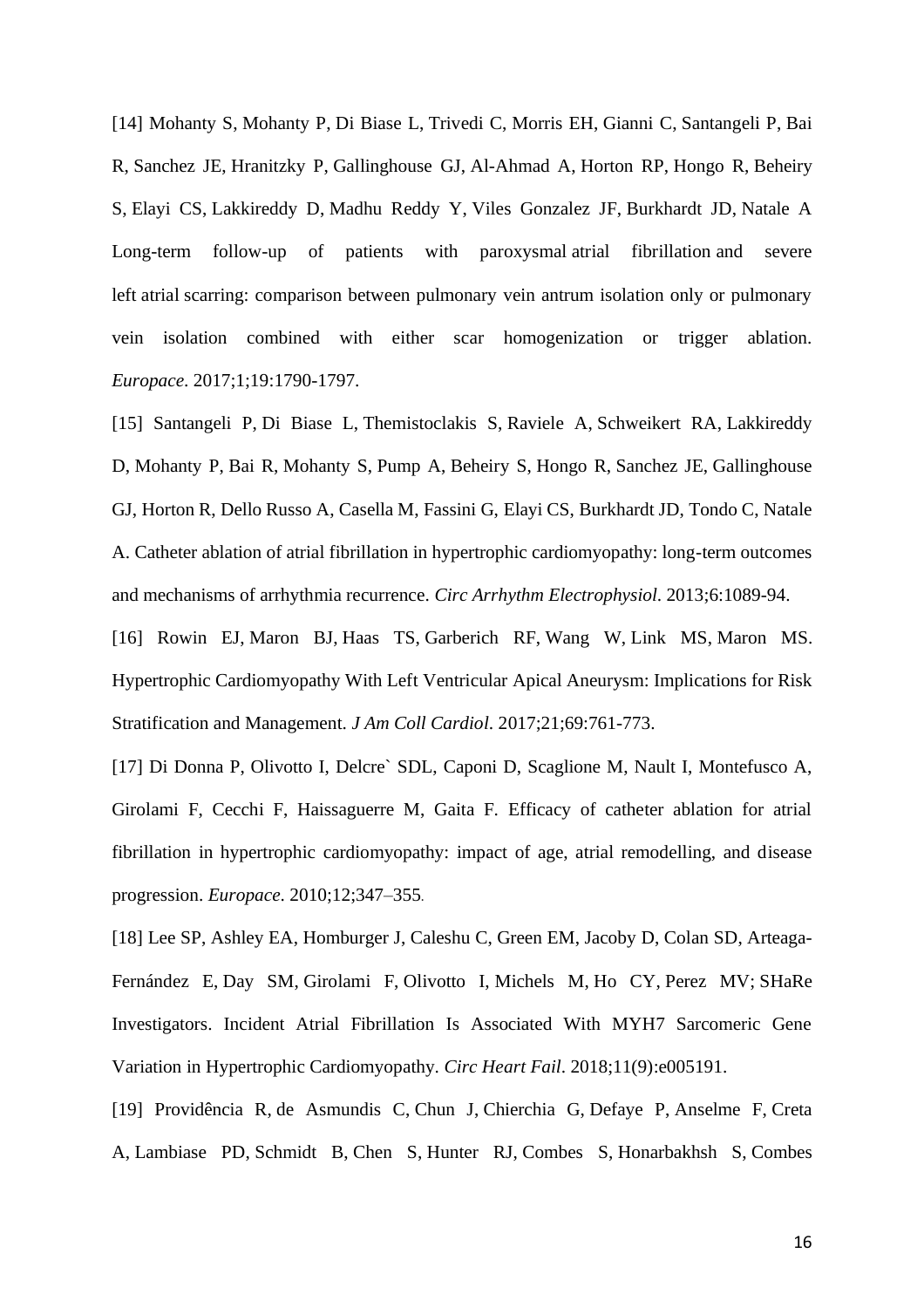[N,](https://www.ncbi.nlm.nih.gov/pubmed/?term=Combes%20N%5BAuthor%5D&cauthor=true&cauthor_uid=31190350) [Sousa MJ,](https://www.ncbi.nlm.nih.gov/pubmed/?term=Sousa%20MJ%5BAuthor%5D&cauthor=true&cauthor_uid=31190350) [Jebberi Z,](https://www.ncbi.nlm.nih.gov/pubmed/?term=Jebberi%20Z%5BAuthor%5D&cauthor=true&cauthor_uid=31190350) [Albenque JP,](https://www.ncbi.nlm.nih.gov/pubmed/?term=Albenque%20JP%5BAuthor%5D&cauthor=true&cauthor_uid=31190350) [Boveda S.](https://www.ncbi.nlm.nih.gov/pubmed/?term=Boveda%20S%5BAuthor%5D&cauthor=true&cauthor_uid=31190350) Catheter ablation of atrial fibrillation in patients with heart failure with reduced ejection fraction: Real world experience from six European centers. *[J Cardiovasc Electrophysiol](https://www.ncbi.nlm.nih.gov/pubmed/31190350/?ncbi_mmode=std)*. 2019;30(8):1270-1277.

[20] [Duytschaever M,](https://www.ncbi.nlm.nih.gov/pubmed/?term=Duytschaever%20M%5BAuthor%5D&cauthor=true&cauthor_uid=31707159) [De Pooter J,](https://www.ncbi.nlm.nih.gov/pubmed/?term=De%20Pooter%20J%5BAuthor%5D&cauthor=true&cauthor_uid=31707159) [Demolder A,](https://www.ncbi.nlm.nih.gov/pubmed/?term=Demolder%20A%5BAuthor%5D&cauthor=true&cauthor_uid=31707159) [El Haddad M,](https://www.ncbi.nlm.nih.gov/pubmed/?term=El%20Haddad%20M%5BAuthor%5D&cauthor=true&cauthor_uid=31707159) [Phlips T,](https://www.ncbi.nlm.nih.gov/pubmed/?term=Phlips%20T%5BAuthor%5D&cauthor=true&cauthor_uid=31707159) [Strisciuglio](https://www.ncbi.nlm.nih.gov/pubmed/?term=Strisciuglio%20T%5BAuthor%5D&cauthor=true&cauthor_uid=31707159)  [T,](https://www.ncbi.nlm.nih.gov/pubmed/?term=Strisciuglio%20T%5BAuthor%5D&cauthor=true&cauthor_uid=31707159) [Debonnaire P,](https://www.ncbi.nlm.nih.gov/pubmed/?term=Debonnaire%20P%5BAuthor%5D&cauthor=true&cauthor_uid=31707159) [Wolf M,](https://www.ncbi.nlm.nih.gov/pubmed/?term=Wolf%20M%5BAuthor%5D&cauthor=true&cauthor_uid=31707159) [Vandekerckhove Y,](https://www.ncbi.nlm.nih.gov/pubmed/?term=Vandekerckhove%20Y%5BAuthor%5D&cauthor=true&cauthor_uid=31707159) [Knecht S,](https://www.ncbi.nlm.nih.gov/pubmed/?term=Knecht%20S%5BAuthor%5D&cauthor=true&cauthor_uid=31707159) [Tavernier R.](https://www.ncbi.nlm.nih.gov/pubmed/?term=Tavernier%20R%5BAuthor%5D&cauthor=true&cauthor_uid=31707159) [Long-term impact of](https://www.ncbi.nlm.nih.gov/pubmed/31707159)  [catheter ablation on arrhythmia burden in low-risk patients with paroxysmal atrial fibrillation:](https://www.ncbi.nlm.nih.gov/pubmed/31707159)  [The CLOSE to CURE study.](https://www.ncbi.nlm.nih.gov/pubmed/31707159) *Heart Rhythm*. 2019. pii: S1547-5271(19)30997-X. doi: 10.1016/j.hrthm.2019.11.004. [Epub ahead of print]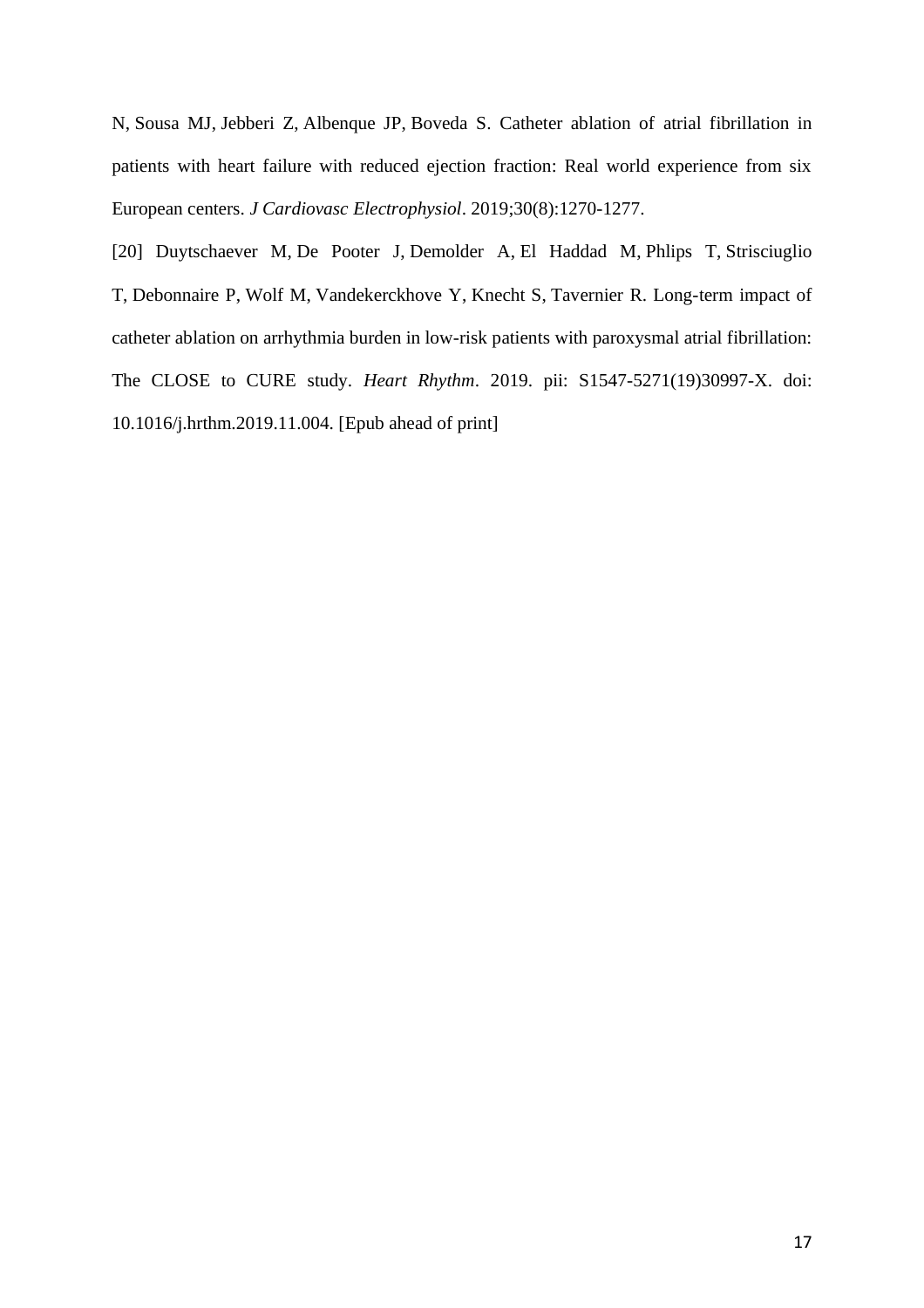#### **Table 1**. Baseline characteristic s

|                                       | Global Sample            |  |  |
|---------------------------------------|--------------------------|--|--|
|                                       | $(n=137)$                |  |  |
| Age                                   | $55.0 \pm 13.4$          |  |  |
| <b>Female Sex</b>                     | 29.1% (39)               |  |  |
| AF type at index                      |                          |  |  |
| procedure                             |                          |  |  |
| Paroxysmal                            | 57.5% (77)               |  |  |
| Persistent                            | $41.0\%$ (55)            |  |  |
| <b>Longstanding Persistent</b>        | $1.5\%$ (2)              |  |  |
| <b>Baseline ECG</b> in Sinus          |                          |  |  |
| $R$ hythm $-$ Index                   | 58.2% (78)               |  |  |
| Procedure                             |                          |  |  |
| AF Duration (time since               | $3.3 \pm 3.1$            |  |  |
| diagnosis)                            |                          |  |  |
| Previous Non-AF ablation              | 9.8% (13)                |  |  |
| Previous Alcohol Septal               | $4.5\%$ (6)              |  |  |
| Ablation                              |                          |  |  |
| Previous Surgical                     | 10.4% (14)               |  |  |
| Myectomy                              |                          |  |  |
| $LGE \geq 15\%$ *                     | 30.4% (17)               |  |  |
| LV Apical Aneurysm                    | $1.5\%$ (2)              |  |  |
| Congestive HF                         | $15.7\%$ (21)            |  |  |
| Hypertension                          | $25.4\%$ (34)            |  |  |
| Diabetes                              | 14.2% (19)               |  |  |
| Stroke or TIA                         | 10.4% (14)               |  |  |
| <b>Vascular Disease</b>               | 9.7% (13)                |  |  |
| <b>Renal Disease</b>                  | $3.8\%$ (5)              |  |  |
| <b>Obstructive Sleep Apnoea</b>       | $\overline{6.7\%}$ (9)   |  |  |
| <b>EHRA</b> Class                     | $2.7 \pm 0.7$            |  |  |
| <b>NYHA Class</b>                     | $1.8 \pm 0.7$            |  |  |
| CHA <sub>2</sub> DS <sub>2</sub> VASc | $1.5 \pm 1.5$            |  |  |
| <b>HAS-BLED</b>                       | $0.8 + 0.9$              |  |  |
| <b>HCM-risk SCD</b>                   | $3.8\% \pm 3.3\%$        |  |  |
| <b>APPLE</b>                          | $1.7 + 1.1$              |  |  |
| Syncope                               | 18.7% (25)               |  |  |
| FH of SCD                             | 23.1% (31)               |  |  |
| <b>NSVT</b>                           | $\overline{37.3\%}$ (50) |  |  |
| <b>Sustained VT</b>                   | 8.2% (11)                |  |  |
| Single or dual-chamber                |                          |  |  |
| ICD                                   | 35.1% (47)               |  |  |
| Permanent pacemaker                   | $6.7\%$ (9)              |  |  |
| CRT-D                                 | 3.7% (5)                 |  |  |
| ILR                                   | $2.2\%$ (3)              |  |  |
| Amiodarone                            | 46.6% (61)               |  |  |
| Sotalol                               | 12.2% (16)               |  |  |
| Apical Hypertrophy                    | 10.9% (14)               |  |  |
| Moderate to Severe MR                 | 12.2% (14)               |  |  |
| Restrictive pattern                   | 21.6% (29)               |  |  |
| Max LVOT gradient (mm                 | $14 + 24$                |  |  |
| Hg)                                   |                          |  |  |
| Max LV Thickness (mm)                 | $17 + 4$                 |  |  |
| LA diameter (mm)                      | $47 + 7$                 |  |  |
| LA area $(cm2)$                       | $31\pm7$                 |  |  |
| LV end-diastolic diameter<br>(mm)     | 48±7                     |  |  |
| <b>LVEF</b>                           | 58±9                     |  |  |
|                                       |                          |  |  |

Legend -

\* Cardiac MRI data only available for 56 patients.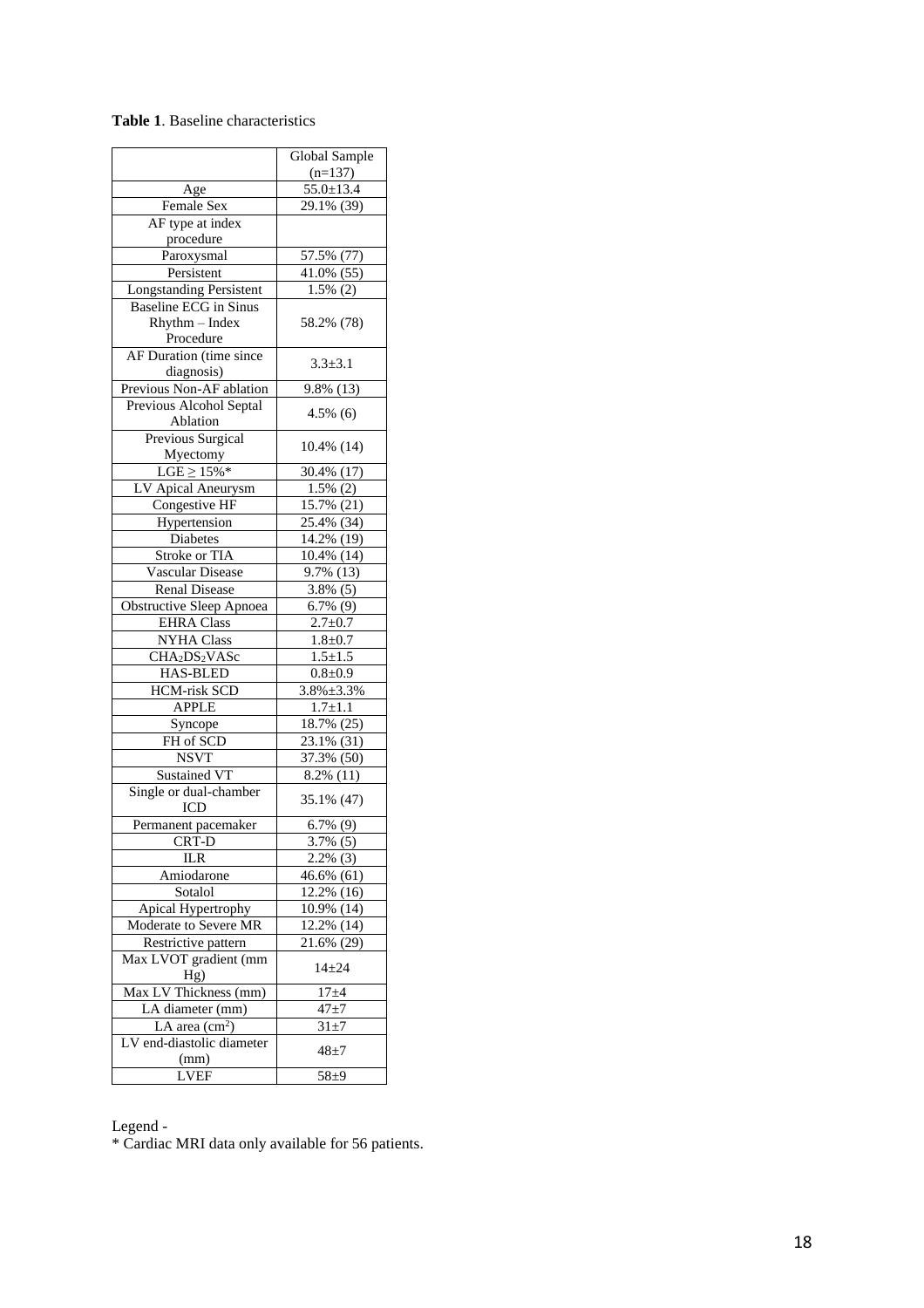|                                            | Global Sample       |  |  |  |  |
|--------------------------------------------|---------------------|--|--|--|--|
|                                            | $(n=137)$           |  |  |  |  |
| Number of Procedures*                      | $1.7 + 1.0$         |  |  |  |  |
| Number of Ablation Procedures              | $1.6 + 1.0$         |  |  |  |  |
| Ablation approach / energy                 |                     |  |  |  |  |
| Use of point-by-point RF                   | 58.2% (78)          |  |  |  |  |
| Use of Cryoballoon                         | 33.6% (45)          |  |  |  |  |
| Other Single-shot techniques**             | $2.4\%$ (2)         |  |  |  |  |
| Surgical ablation                          | 3.7% (5)            |  |  |  |  |
| Pulmonary Vein Isolation                   | 97.8% (131)         |  |  |  |  |
| Roof line                                  | 31.3% (42)          |  |  |  |  |
| Mitral Isthmus                             | $26.1\%$ (35)       |  |  |  |  |
| Cavo-Tricuspid Isthmus                     |                     |  |  |  |  |
| Ablation                                   | 29.9% (40)          |  |  |  |  |
| <b>CFAE</b> ablation                       | 22.4% (30)          |  |  |  |  |
| <b>Efficacy Outcomes</b>                   |                     |  |  |  |  |
| Freedom from AF/AT relapse at              |                     |  |  |  |  |
| 12 months after a single                   | 44.6% (45)          |  |  |  |  |
| procedure                                  |                     |  |  |  |  |
| Freedom from AF/AT relapse at              |                     |  |  |  |  |
| 12 months after one or multiple            | 54.5% (55)          |  |  |  |  |
| procedures                                 |                     |  |  |  |  |
| Freedom from Paroxysmal AF /               |                     |  |  |  |  |
| one procedure                              | 63.3% (38)          |  |  |  |  |
| Freedom from Paroxysmal AF /               |                     |  |  |  |  |
| one or multiple procedures                 | 71.7% (43)          |  |  |  |  |
| Freedom from Persistent AF /               |                     |  |  |  |  |
| one procedure                              | $17.1\%$ (7)        |  |  |  |  |
| Freedom from Persistent AF /               | 29.3% (12)          |  |  |  |  |
| one or multiple procedures                 |                     |  |  |  |  |
| All-cause mortality during                 | 5.2% (7)            |  |  |  |  |
| Follow-up                                  |                     |  |  |  |  |
| <b>Heart Transplant following</b>          | $3.0\%$ (4)         |  |  |  |  |
| ablation                                   |                     |  |  |  |  |
| Complications, % per patient (n) and % per |                     |  |  |  |  |
| procedure                                  |                     |  |  |  |  |
| Cardiac Tamponade                          | $6.6\%$ (9)<br>4.0% |  |  |  |  |
|                                            | $0.7\%$ (1)         |  |  |  |  |
| Stroke                                     | 0.4%                |  |  |  |  |
|                                            | $2.2\%$ (3)         |  |  |  |  |
| Vascular Access-Related***                 | 1.3%                |  |  |  |  |
|                                            | $0.7\%$ (1)         |  |  |  |  |
| Pneumonia                                  | 0.4%                |  |  |  |  |
|                                            | $0.7\%$ (1)         |  |  |  |  |
| <b>PV</b> Stenosis                         | 0.4%                |  |  |  |  |
|                                            | $2.2\%$ (3)         |  |  |  |  |
| Acute Pulmonary Oedema                     | 1.3%                |  |  |  |  |
|                                            | $0.7\%$ (1)         |  |  |  |  |
| Complete AV Block                          | 0.4%                |  |  |  |  |
| Phrenic nerve palsy****                    | $1.5\%$ (2)         |  |  |  |  |
|                                            | 0.9%                |  |  |  |  |

### **Table 2.** Procedure details and outcomes

Note: \* Including aborted procedures post-transseptal where no ablation was performed as a result of cardiac tamponed. \*\* CardioFocus (n=1), nMARQ (n=1). \*\*\* Haematoma with Hgb drop (n=1), pseudoaneurysm (n=1), Retroperitoneal haematoma (n=1). \*\*\*\* Transient, recovered at follow-up.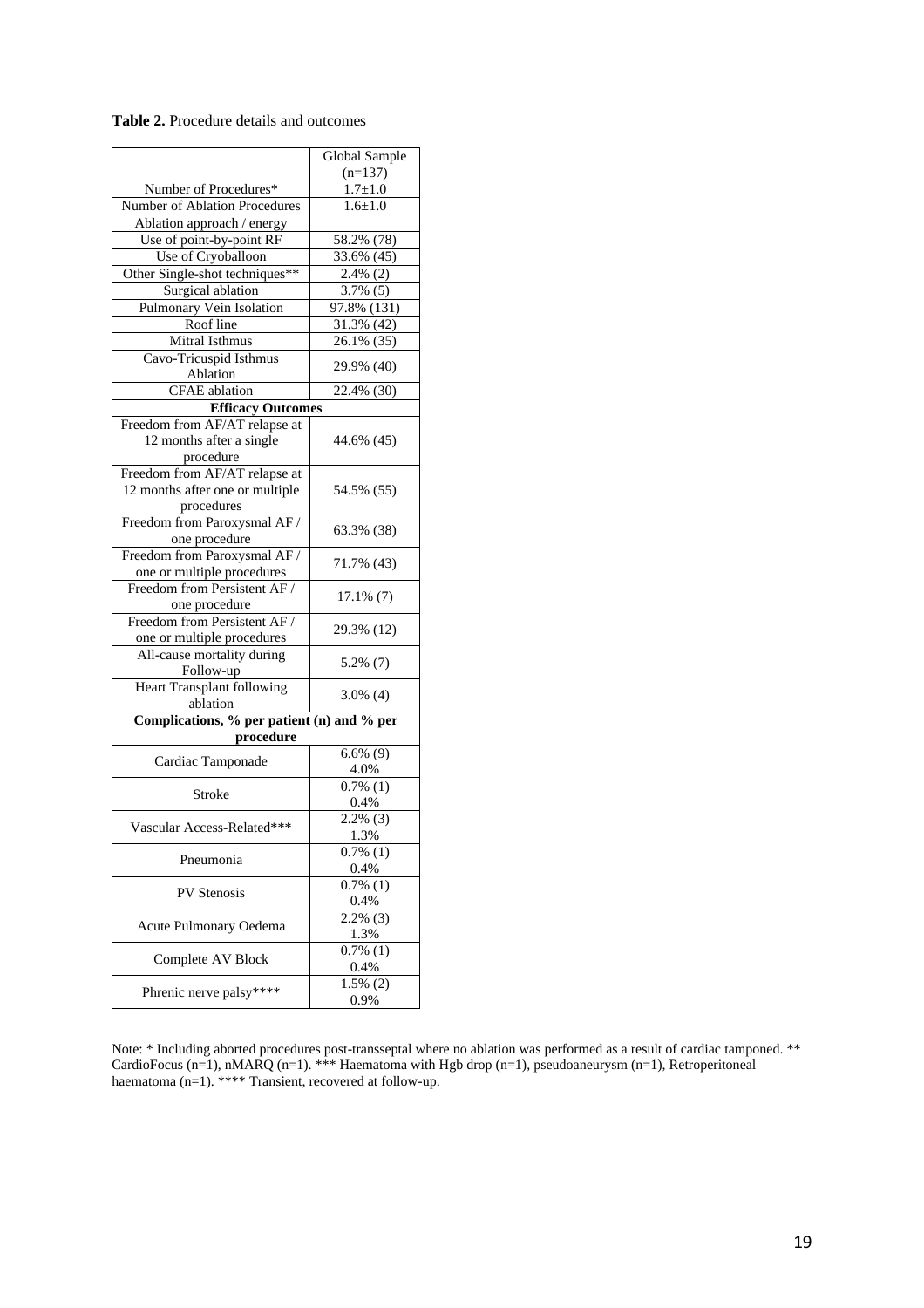## **Table 3**. Univariate and multivariate analysis

|                                             | Univariate            |         | Multivariate          |                |
|---------------------------------------------|-----------------------|---------|-----------------------|----------------|
|                                             | <b>HR</b><br>95%CI    | P       | <b>HR</b><br>95%CI    | P              |
| Age                                         | 1.01<br>$0.99 - 1.03$ | 0.279   |                       |                |
| Female Sex                                  | 1.06<br>$0.64 - 1.76$ | 0.825   |                       |                |
| Paroxysmal AF                               | 0.33<br>$0.20 - 0.53$ | < 0.001 | 0.37<br>$0.21 - 0.64$ | < 0.001        |
| AF/AT on<br>baseline ECG                    | 2.90<br>1.81-4.65     | < 0.001 |                       |                |
| Number of<br>Ablation<br>procedures         | 1.35<br>1.12-1.63     | 0.002   |                       |                |
| AF duration<br>(years since<br>diagnosis)   | 1.03<br>0.96-1.12     | 0.388   |                       |                |
| Congestive HF                               | 1.00<br>$0.51 - 1.95$ | 0.999   |                       |                |
| Hypertension                                | 0.85<br>$0.51 - 1.43$ | 0.549   |                       |                |
| <b>Diabetes</b><br>mellitus                 | 0.90<br>0.49-1.66     | 0.732   |                       | $\overline{a}$ |
| <b>Stroke or TIA</b>                        | 1.04<br>$0.50 - 2.16$ | 0.924   |                       |                |
| CHA2DS2VASc                                 | 1.00<br>0.85-1.17     | 0.982   |                       |                |
| <b>HAS-BLED</b>                             | 0.94<br>$0.75 - 1.19$ | 0.622   |                       |                |
| Obstructive<br>Sleep Apnoea                 | 0.79<br>0.36-1.72     | 0.549   |                       | $\overline{a}$ |
| <b>EHRA</b> class                           | 0.78<br>$0.56 - 1.07$ | 0.120   |                       | $\overline{a}$ |
| <b>NYHA</b> class                           | 0.85<br>$0.62 - 1.18$ | 0.328   |                       | ÷              |
| Syncope                                     | 0.99<br>0.56-1.77     | 0.983   | $\overline{a}$        | $\overline{a}$ |
| <b>NSVT</b>                                 | 1.26<br>$0.81 - 1.97$ | 0.312   |                       |                |
| VT                                          | 1.20<br>0.58-2.50     | 0.627   |                       | L.             |
| Family history<br>of SCD                    | 0.77<br>$0.44 - 1.34$ | 0.352   |                       | $\overline{a}$ |
| On Amidoarone<br>at the time of<br>ablation | 1.03<br>$0.66 - 1.60$ | 0.906   |                       |                |
| On Sotalol at the<br>time of ablation       | 1.14<br>$0.61 - 2.11$ | 0.683   |                       |                |
| <b>HCM SCD-risk</b><br>score                | 1.03<br>$0.97 - 1.10$ | 0.275   |                       |                |
| Max LV<br>thickness                         | 0.98<br>$0.92 - 1.03$ | 0.394   |                       |                |
| LA diameter                                 | 1.06<br>1.03-1.09     | < 0.001 | 1.05<br>1.02-1.09     | 0.003          |
| LA area                                     | 1.06<br>1.03-1.10     | < 0.001 |                       |                |
| LV end-diastolic<br>diameter                | 1.01<br>0.98-1.04     | 0.689   |                       | $\overline{a}$ |
| <b>LVEF</b>                                 | 1.01<br>$0.98 - 1.03$ | 0.624   |                       |                |
| Max LVOT<br>gradient                        | 0.99<br>0.98-1.01     | 0.336   |                       | $\overline{a}$ |
| LV apical<br>aneurysm                       | 12.07<br>2.72-53.51   | 0.001   | 30.78<br>6.39-148.25  | < 0.001        |
| Mitral<br>regurgitation III-<br>IV          | 1.33<br>$0.69 - 2.53$ | 0.393   |                       |                |
| Restrictive<br>pattern                      | 1.61<br>0.96-2.70     | 0.074   |                       |                |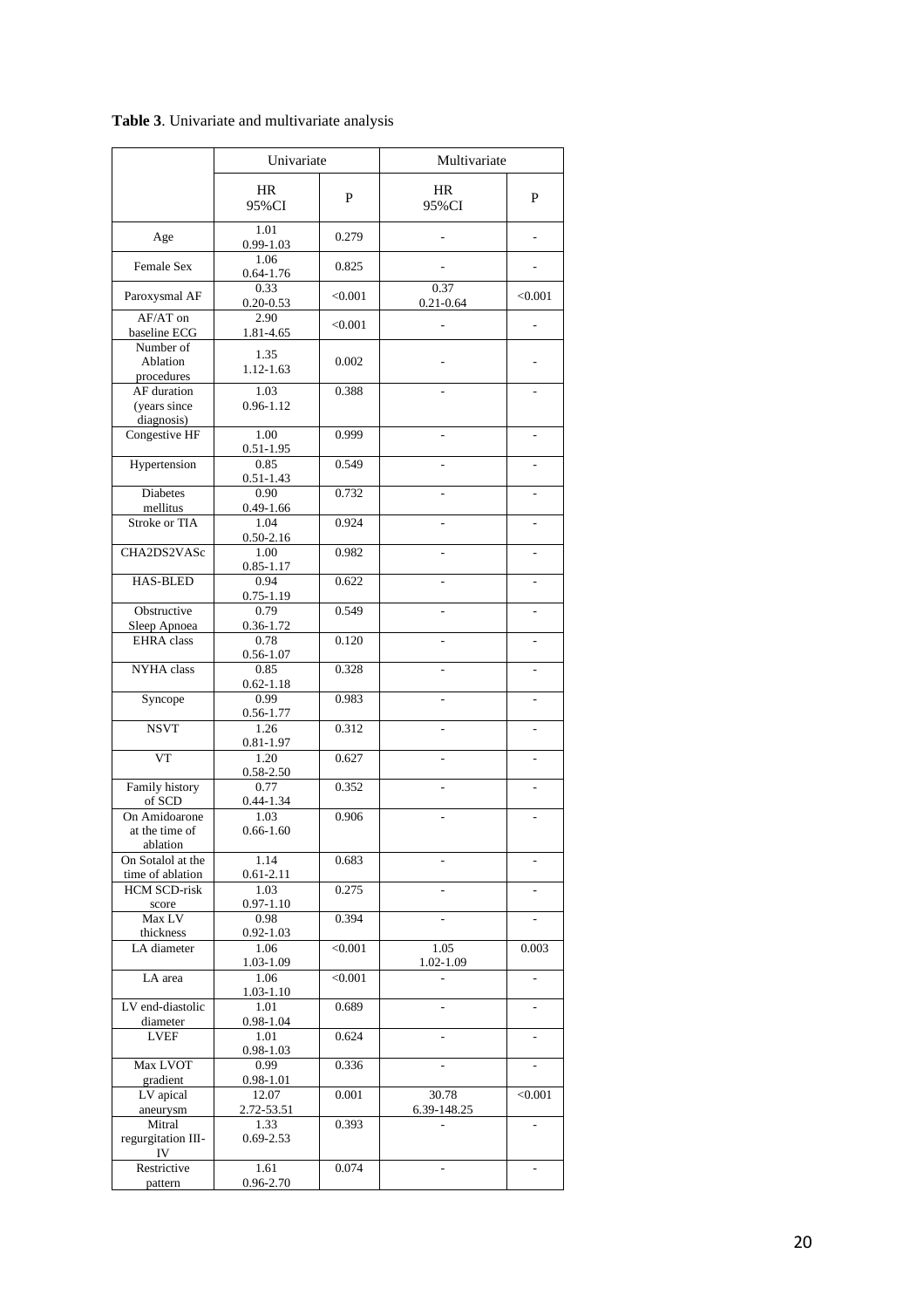| Previous         | 1.52          | 0.416 |   |  |
|------------------|---------------|-------|---|--|
| Ethanol ablation | $0.55 - 4.19$ |       |   |  |
| Previous         | 1.26          | 0.469 |   |  |
| Myectomy         | $0.68 - 2.33$ |       |   |  |
| <b>CTI</b>       | 1.11          | 0.808 |   |  |
|                  | $0.48 - 2.58$ |       |   |  |
| <b>CFAE</b>      | 2.39          | 0.035 |   |  |
|                  | 1.06-5.38     |       |   |  |
| Mitral isthmus   | 2.33          | 0.035 | ۰ |  |
| line             | 1.06-5.09     |       |   |  |
| Roof line        | 1.65          | 0.250 |   |  |
|                  | $0.70 - 3.85$ |       |   |  |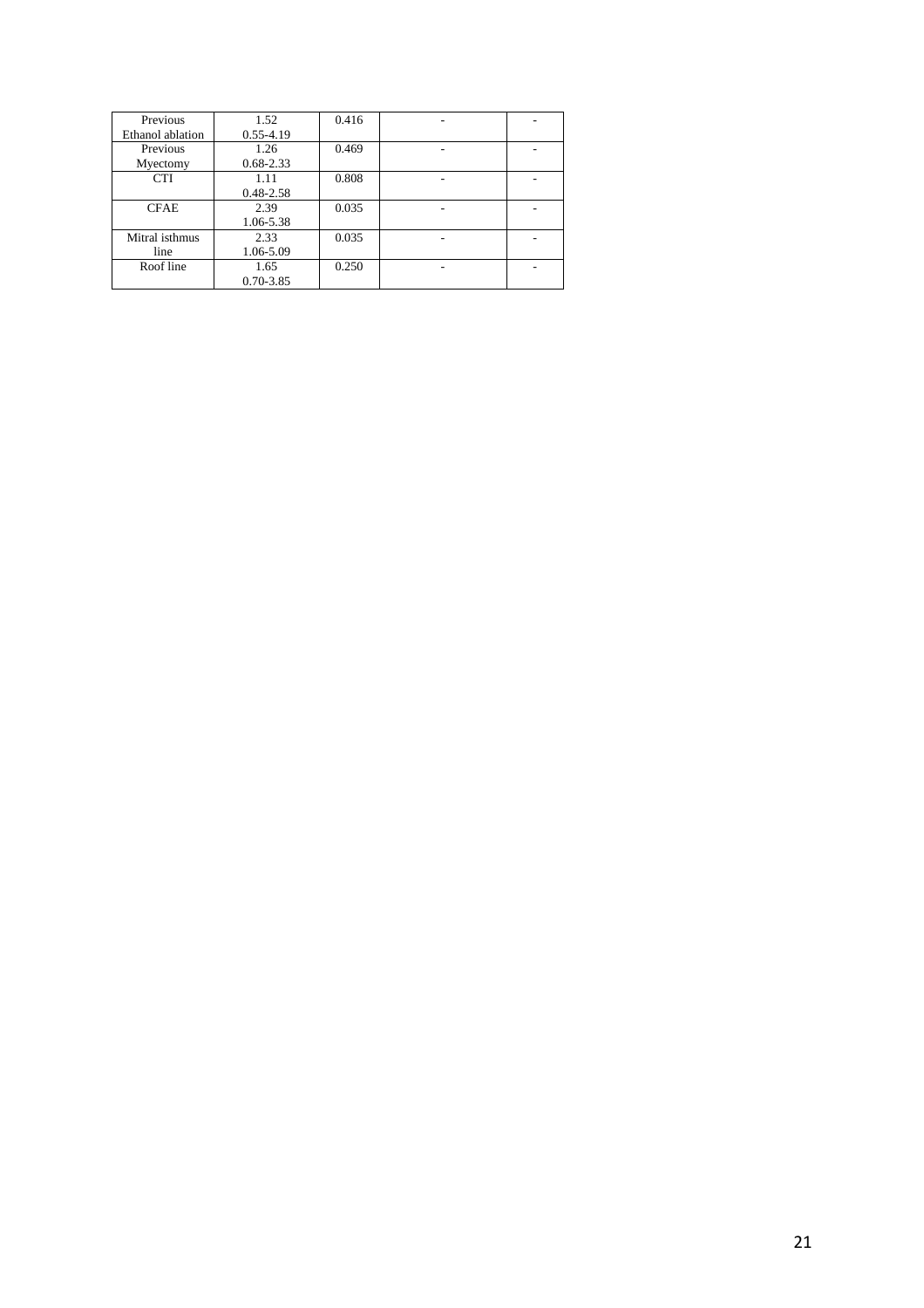**Figure 1**. Kaplan-Meyer of arrhythmia-free survival after index procedure for paroxysmal and persistent AF

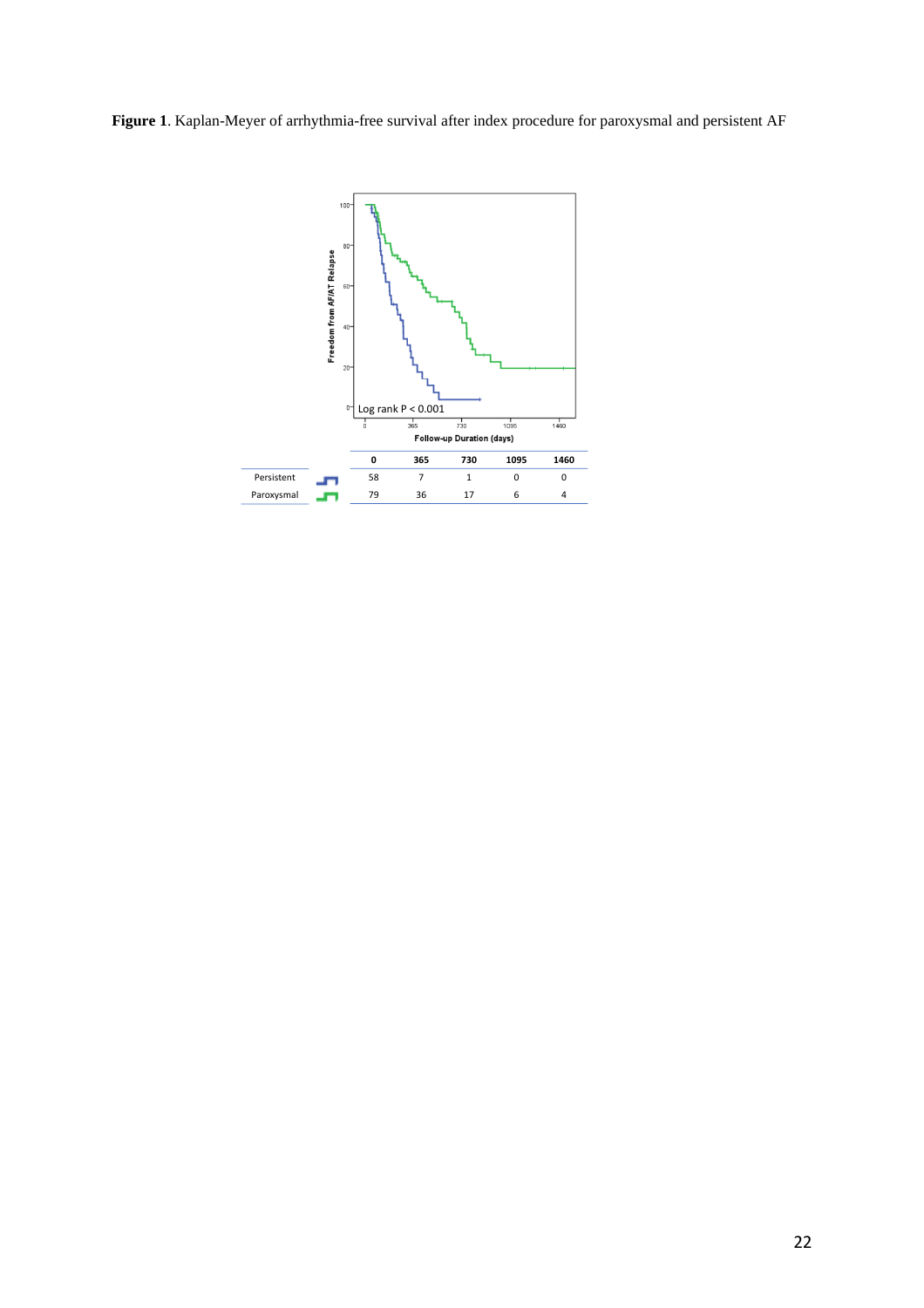

Other Mutation Unknown

11 2 0 0 0 1 0 0 0 0

5

**Figure 2**. Kaplan-Meyer of arrhythmia-free survival after index procedure based on APPLE score (A) and genotype (B).

7 4 3 3 2 72 22 9 2 2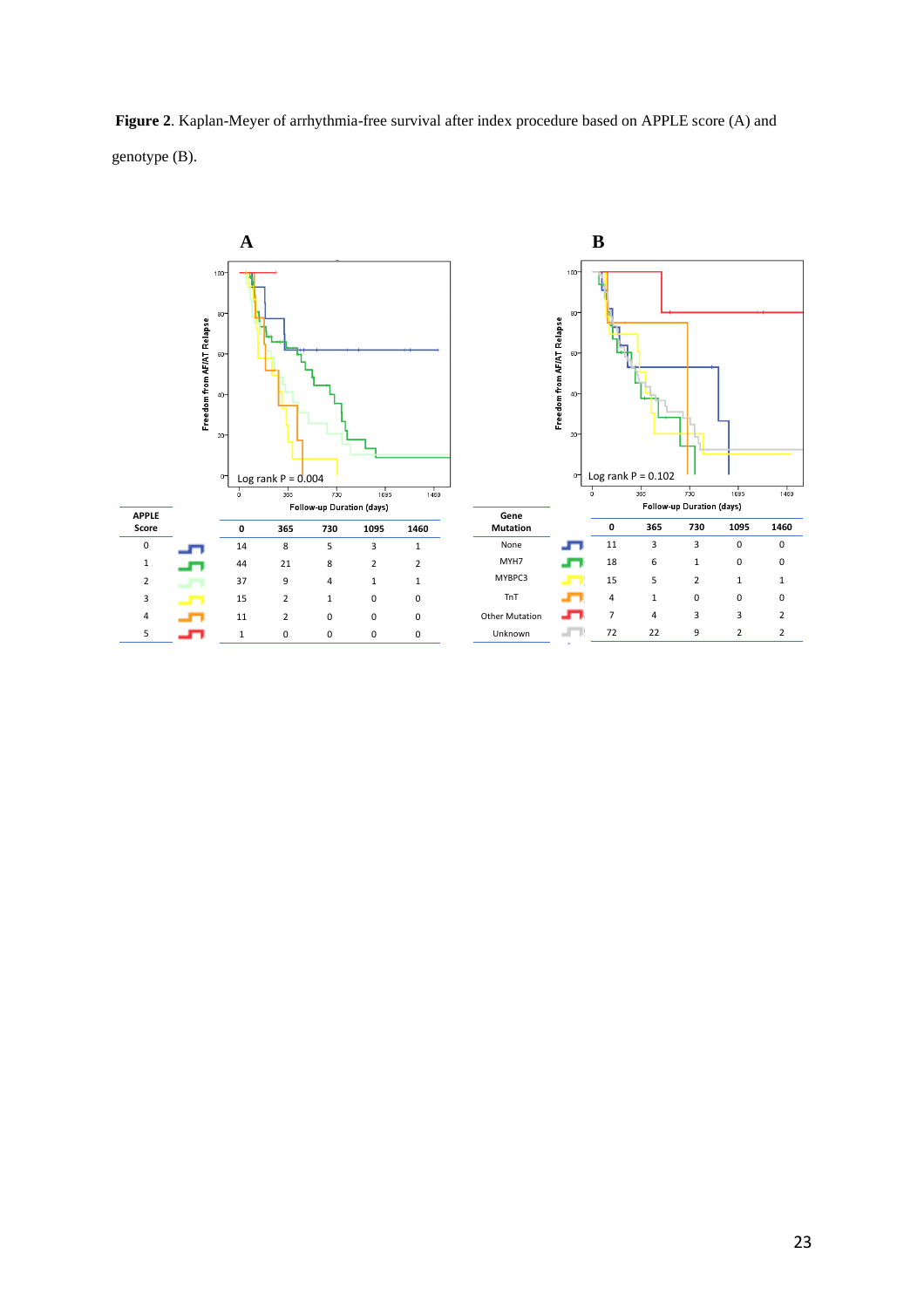

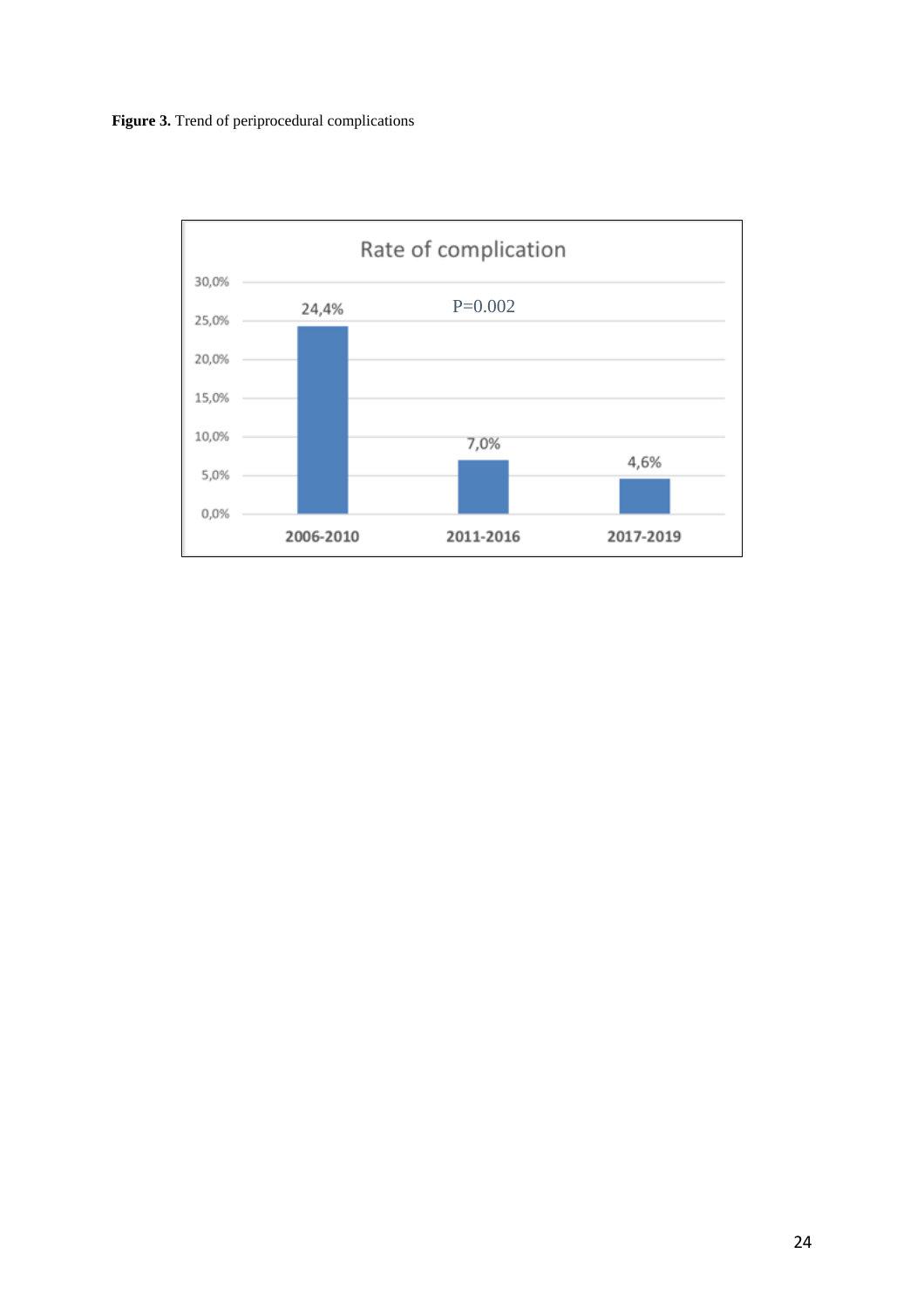**Figure 4**. Kaplan-Meyer of arrhythmia-free survival after index procedure based on HCM-risk SCD score (A) and ACC/AHA stratification model for SCD (B).